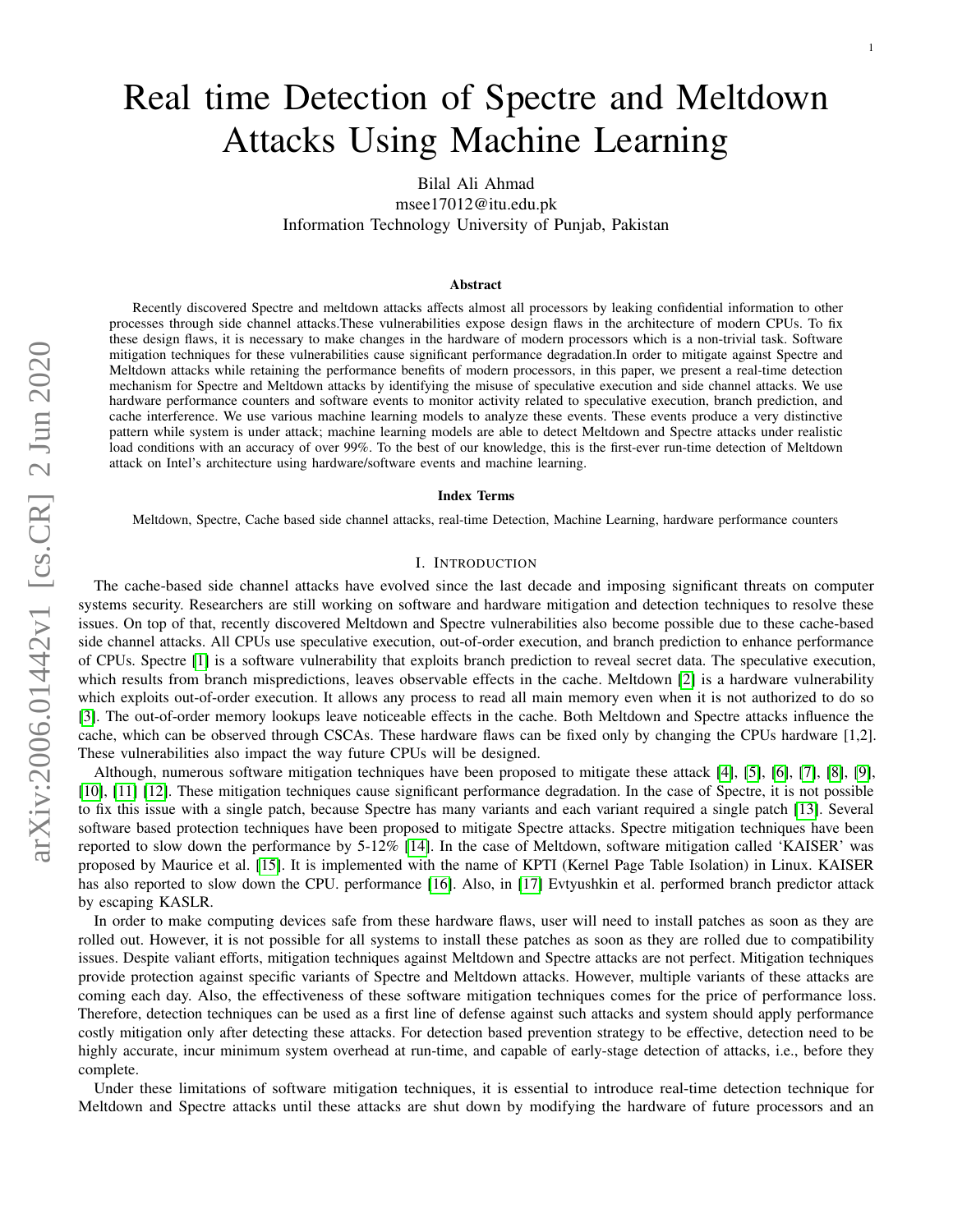all-weather software protection techniques against such attacks do not slow down the performance. We propose real-time detection techniques for Meltdown and Spectre using hardware and software performance counters and machine learning. Our propose detection technique can identify attacking processes with high detection accuracy and minimum system overhead under realistic system load conditions. Similar real-time detection technique has been proposed by Jonas [\[18\]](#page-14-5) for the detection of Spectre attack. However, they detected Spectre attacks by identifying cache-based side channel attacks and used only cache related hardware performance counters. Using only cache related hardware events is not reliable indicator for the Spectre attacks detection, Because Spectre attacks also exploit branch predictors. Therefore, we need to include hardware events related to branch prediction to make detection more effective.

In this paper, we address the problem of accurate and effective detection of Meltdown and Spectre attacks. We present a novel detection technique for attacks which exploit hardware speculation, branch prediction, and out-of-order execution. For Spectre detection, we use hardware performance counters to monitor the caching pattern and branch prediction related events pattern for all running processes. For Meltdown detection, we use hardware performance counters to monitor caching activity for all the running processes and one software event related to page faults. We find that Meltdown attack produces significantly high number of page faults than other benign processes of same computational requirement. We use machine learning models to identify attacking processing by using performance counters collected data. Although thresholding based methods, namely; correlation-based approach, anomaly detection, can also be used for detection, but smarter adversaries can easily bypass detection techniques that are based on thresholding methods [\[19\]](#page-14-6) Followings are the main contributions of this paper:

- 1) We propose a novel detection techniques for Spectre and Meltdown attacks using hardware and software performance counters.
- 2) We find effective hardware performance counters for the detection of Spectre attack. We demonstrate the effectiveness of our detection technique under realistic system load conditions, i.e., under No load, Average load and Full load conditions, with high-performance accuracy and minimal performance overhead.
- 3) We propose, to the best of our knowledge, a first-ever detection technique for Meltdown attack using hardware/software performance counters and machine learning. We demonstrate that the out-of-order memory lookups in case of Meltdown attack generate significantly high number of page faults which can be used as a better indicator for Meltdown attack detection along with cache related hardware events.
- 4) We find hardware and software related events that are directly related to attacks, exploit hardware speculation, branch prediction, and out-of-order execution. Therefore, our proposed detection technique can also be used to detect attacks which exploits performance enhancement features of CPUs.
- 5) We provide experimental results and discussion on detection accuracy and system-wide performance overhead for selected machine learning models. We show that the Machine learning models are successfully able to identify processes which use Meltdown and Spectre attacks. We also show that computationally less expensive linear machine learning models provide same detection accuracy as of computationally expensive ML models like CNN which is based on deep learning (Convolutional Neural Network).
- 6) We demonstrate the circumstances to select best performing machine learning models and constraints related to the utilization of HPCs.

In section [II,](#page-1-0) we give the necessary background to understand Meltdown and Spectre attacks such as cache-based side channel attacks. In section [II-A](#page-1-1) , hardware speculation attacks, in section [II-B,](#page-2-0) out-of-order execution, in section [II-C,](#page-2-1) Meltdown attack in section [II-D,](#page-2-2) Spectre attack in section [II-E](#page-3-0) and hardware/Software performance counters attacks in section [II-F.](#page-4-0) Section [III](#page-4-1) presents related work. Section [IV](#page-5-0) presents the working principle of run-time detection mechanism. Section [VI](#page-10-0) provides experimental evaluation and discussion. Section [VIII](#page-13-12) concludes this paper.

# II. BACKGROUND KNOWLEDGE

<span id="page-1-0"></span>This section provides the fundamental background needed to understand the methodology, experiments and results of our proposed solution.

# <span id="page-1-1"></span>*A. Cache-based side channel attacks*

Side channel attacks are the attacks which observe the side effects generated by optimization methods used in computer systems. When the state of cache is shared between two different programs for execution, there might be a potential risk of timing channel as the victim and attacker might be sharing the same resources and attacker can observe the victim's execution with minute timing variations because the timing of one program is dependent on the execution of the other program [\[20\]](#page-14-7), [\[21\]](#page-14-8). Cache-based side channel attacks are also known as timing attacks. These attacks work by exploiting the cache timing information. Loading something from the main memory takes a lot more time than loading something from the cache. Attackers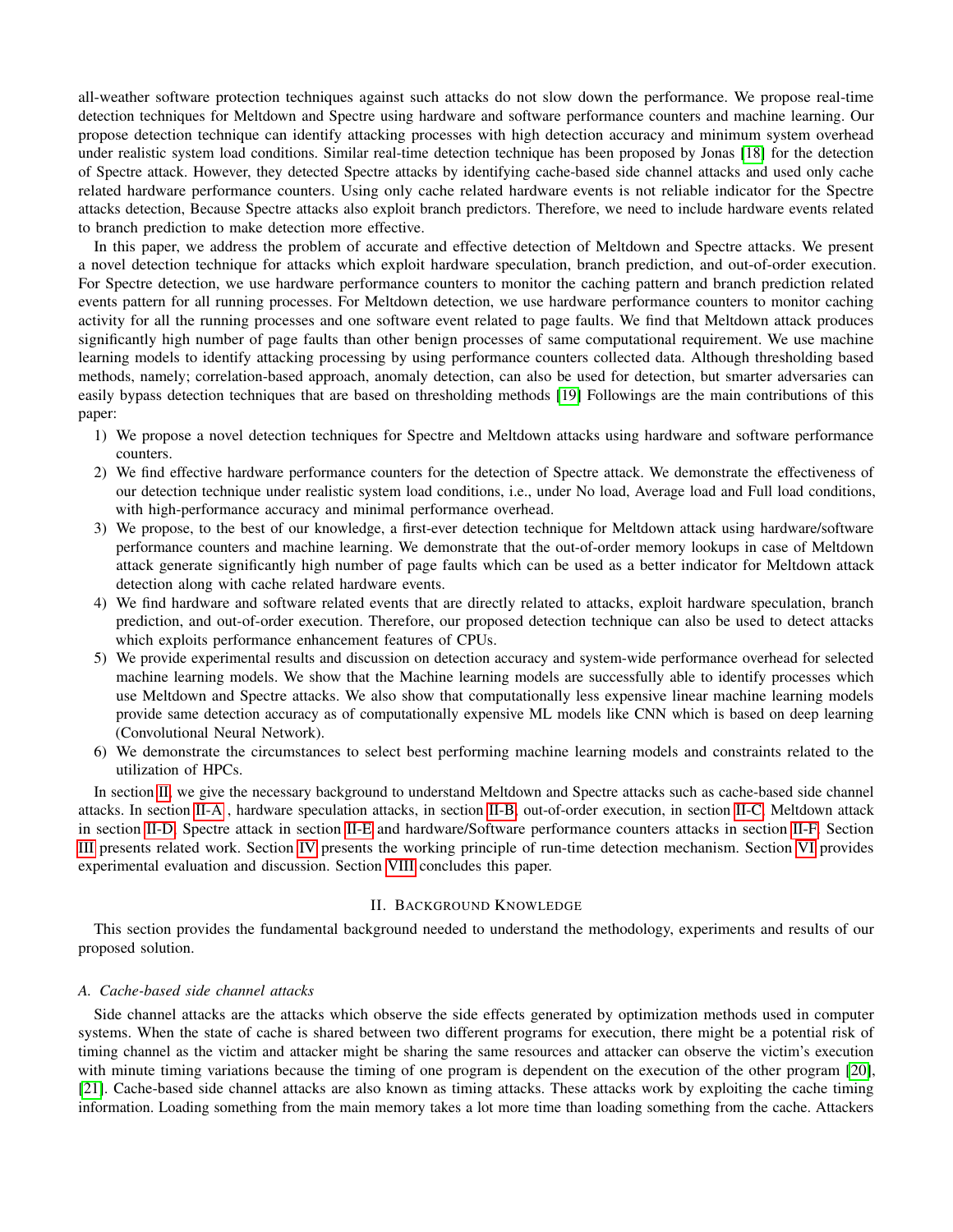observe how long it takes to access the data from a specific memory address. From this timing information, the attacker can conclude that either accessed data is present in cache or not. Many cache-based side channel attacks such as PRIME+PROBE [\[22\]](#page-14-9), EVICT+TIME [\[23\]](#page-14-10), FLUSH+RELOAD [\[24\]](#page-14-11), and FLUSH+FLUSH [\[25\]](#page-14-12) have been proposed to leak secret information from cryptographic.

CSCAs also plays a role in making Spectre and Meltdown attack possible. Both these attacks are not possible without these side channel attacks. We can use any cache-based side channel attacks to perform Spectre and Meltdown attacks, but the original work of Meltdown and Spectre used FLUSH+REOLAD attack. Flush+Reload [\[24\]](#page-14-11) falls under the classification of trace-driven attacks because it relies on presence of page sharing. To add to the problem of inclusive caches, x-86 architecture provides privileged instructions, such as clflush instruction, for flushing the memory lines from all cache levels, including the last level cache (LLC), which proves to be a major threat and core advantage for attacks using Flush+Reload technique. In the first phase of flushing, the attacker flushes (evicts a shared cache line) using clflush instruction. After flushing the cache line, attacker remains in the idle state and lets the victim operate. In the step of Reload, it observes the timing information by reloading the shared cache line. The timing information reveals the interest of victim program. Stealth reload indicates that this cache line was affected by victim and slow reload shows that the victim did not access it. This mechanism is exploited by attacker to leak secret information.

## <span id="page-2-0"></span>*B. Hardware speculation*

Hardware speculation is a technique used to make instructions execution rate high through dynamic branch predictions and dynamic scheduling of instructions. Branch predictors try to guess which way the branch will go before this is actually known by CPU. Branch predictors uses the history of taken or not taken branches to predict the outcome of conditional branches at run time. Branch predictors are used to enhance the performance of conditional and jump branch instructions. Branch predictor guess the outcome of branch instructions. Usually, it speculates the control flow of branch instructions using history of the same branch instructions. In case of conditional branch instructions, usually two way branching is used for conditional branch instructions. The outcome of conditional branch can either be taken or not taken. It is not known either branch will be taken or not taken until the condition branch has been evaluated. Without branch prediction, processor has to stall in pipelined stage until the conditional branch has been calculated that will be a wastage of processor cycles and no other instruction can enter in fetch stage of pipeline. Therefore, branch predictors are used to avoid this waste of processor time. During program execution, branch predictor guess either conditional jump is likely to be taken or not. The branch which is predicted to be most likely, is fetched and speculatively executed before the result conditional is actually known. If in later stage, it is known that the guess of predictor was wrong, processor discards the result of speculatively executed instructions [\[15\]](#page-14-2) and starts to execute correct branch. If branch prediction was correct, it will significantly increase the instructions execution rate and hence performance.

All existing processors use branch predictors to guess the outcome of direct branches, indirect jumps and calls [\[26\]](#page-14-13). All variants of Spectre attack exploit direct branches, indirect branches and calls. Several processor components are used for predicting the outcome of branches. The Branch Target Buffer (BTB) keeps a mapping from addresses of recently executed branch instructions to destination addresses [\[2\]](#page-13-1). Spectre attack mistrains the history of BTB to execute unauthorized instructions speculatively.

## <span id="page-2-1"></span>*C. Out-of-order execution*

Out-of-order execution is an optimization method used by modern processors to achieve maximum utilization of execution units available in a CPU. In Out-of-order execution, instructions are fetched in compiler generated sequence. But instructions can be executed in order or Out-of-order depending on the data hazards and structural hazards between instructions. Instructions can execute Out-of-order, but they complete in order only [\[27\]](#page-14-14). A processor having out-of-order execution functionality does not wait for the instructions to complete their execution in sequential order. Preceding instructions start executing if all necessary operands and functional units are available without waiting for the previous instructions to complete their execution. Meltdown attack exploit this feature of modern processors by using out-of-order memory lookups. It is explained in more details in section [II-D.](#page-2-2)

## <span id="page-2-2"></span>*D. Meltdown Attack*

Meltdown is a hardware vulnerability which affects Intel x86 microprocessors, IBM POWER processors, and some ARMbased microprocessors. Meltdown [\[2\]](#page-13-1) exploits out-of-order execution of microprocessors to leak secret information from user space and Kernel space of same process and other processes. It bypasses page level permission check through out-of-order execution of unprivileged instructions. Memory protection mechanism is provided in all processors through operating system that prevents a user level program to read data from kernel space or from any other use level program. However, side effects generated by out-of-order execution makes it possible to bypass this Memory protection mechanism. Even an unprivileged user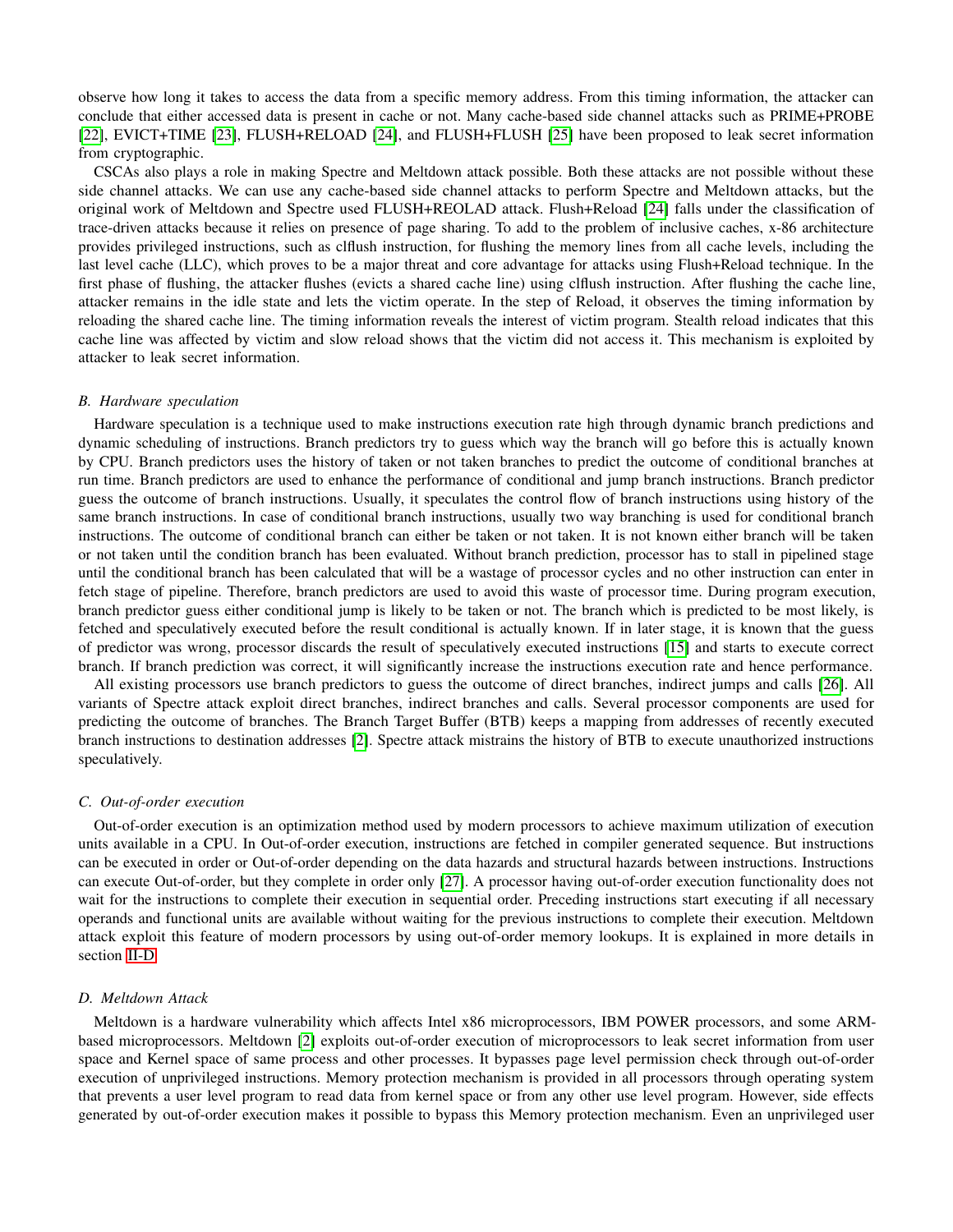level program can read all main memory with Meltdown attack. It is a two-step attack. In first step, meltdown bypass the memory isolation by executing unprivileged instruction out-of-order. In second step, it performs cache-based side channel attack to observe footprints of accessed data from cache. Listing 1 shows the code snippet used to first raise an exception or segmentation fault and in line 3 accessed the probe array.

Listing 1: Meltdown Attack

 $1. \text{raise\_ex}$ raise  $\text{exception}()$ ; 2.// the line below is never reached  $3. \arccos(s)$  (probe\_array [data  $*$  4096]);

When exception occurs, control flow of program shifts to operating system and next instructions do not get executed. In above example, array will not be accessed because control flow moves to operating system and terminate the process. But due to out-of-order execution, line (3) may be executed out-of-order before kernel terminates the application. But the instructions executed out-of-order will not be committed due to exception. The instruction which will be executed out-of-order do not have any effect on registers and memory. However, they have microarchitectural side effects which can be observed through caches. During out-of-order memory lookups, referenced memory is stored both in registers and cache. If out-of-order executed instruction does not commit, the results of instruction are discarded from memory and registers. But the contents of the referenced memory do not remove from cache until the cache replacement policy applies. Once the data are in cache, Meltdown attack use a cache-based side channel attack such as FLUSH+RELOAD to determine either a specific memory location is cached or not [\[24\]](#page-14-11). Based on this observation, attacker can leak the secret information by performing Flush+Reload continuously. Meltdown attack use exception handing to control the flow of code from being transferred to operating system, which saves the application termination. However, we can still monitor this exception signal through software events of Perf [\[28\]](#page-14-15). This exception or segmentation fault signal is a good indicator for the detection of Meltdown attack. We discuss more about this software performance counter in [VI.](#page-10-0)

# <span id="page-3-0"></span>*E. Spectre Attack*

Unlike meltdown attack, Spectre [\[1\]](#page-13-0) does not generate any exception or segmentation fault instead it exploits branch prediction to bypass isolation between user level processes. Spectre has multiple variants. But, we discuss Spectre variant 1 and variant 2 that are used in original work of Spectre attack. Other variants of Spectre such as BranchScope [\[29\]](#page-14-16),Netspectr [\[30\]](#page-14-17) Speculative buffer overflows [\[31\]](#page-14-18), ret2spec [\[32\]](#page-14-19),ExSpectre [\[33\]](#page-14-20) are also related to Spectre variant 1 and Spectre variant 2. Spectre attacks mistrain the branch prediction units of almost all processors. Branch predictor are use for prediction of conditional branch instruction, indirect branch instructions and return stack buffer. Spectre variants are available for all three types of branch instructions. For condition branches, branch predictor predicts whether a conditional branch, such as if else instructions, will be taken or not taken. Branch predictor guess the direction of conditional branch depending on the history of branches. Similarly, branch predictor make guess for indirect branches and calls [\[27\]](#page-14-14). All these branch instructions are exploited by Spectre attack to leak secret information.

Spectre attack is also a two-step attack. In step one, attacker mistrains the branch predictor of CPU to speculatively execute unprivileged instructions. In second step, perform cache-based side channel attack to leak information unauthorized reference memory. Listing 2 shows the code snippet of Spectre variant 1.

Listing 2: Spectre variant 1 code snippet

```
1. if (x < array1_size)2. y = \arctan{2} [\arctan{1} [x] + 4096];
```
In variant 1 of Spectre attacks, the attacker mistrains the branch predictor unit of CPU's to mispredicting the direction of conditional branches. Attacker mistrains the CPU's branch predictor to execute unprivileged branch instructions which were not executed otherwise. The attacker first trains the branch predictor to always take decision of conditional branch as a taken branch and after training the branch predictor, attacker executes out of bound instruction. In the example above, assume that the variable x contains attacker-controlled data. To ensure the validity of the memory access to array1, the above code contains an if statement whose purpose is to verify that the value of x is within a legal range. We show how an attacker can bypass this if statement, thereby reading potentially secret data from the process's address space.

First, during an initial mistraining phase, the attacker invokes the above code with valid inputs, thereby training the branch predictor to expect that the if will be true. Next, during the exploit phase, the attacker invokes the code with a value of x outside the bounds of array1. Rather than waiting for determination of the branch result, the CPU guesses that the bounds check will be true and already speculatively executes instructions that evaluate array2[array1[x]\*4096] using the malicious x. Note that the read from array2 loads data into the cache at an address that is dependent on array1[x] using the malicious x,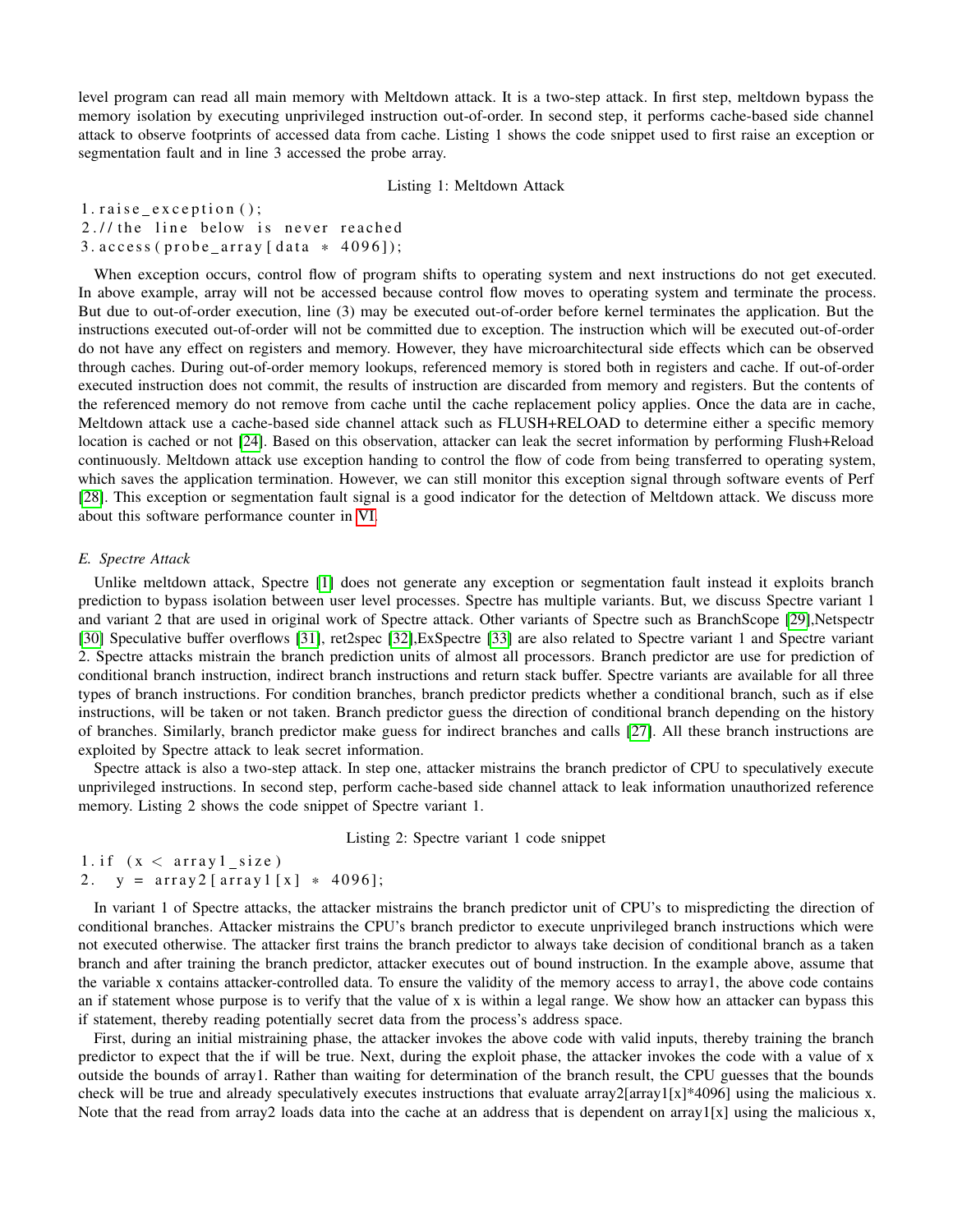scaled so that accesses go to different cache lines and to avoid hardware prefetching effects. When the result of the bounds check is eventually determined, the CPU discovers its error and reverts any changes made to its nominal micro-architectural state. However, changes made to the cache state are not reverted, so the attacker can analyze the cache contents and find the value of the potentially secret byte retrieved in the out-of-bounds read from the victim's memory.

In Spectre variant 2, attacker exploits Branch Target Buffer to mispredict the result of indirect branch instructions. Attacker mistrains the Branch Target Buffer. To mistrain the BTB, the attacker finds the virtual address of the data in the victim's address space, then performs indirect branches to this address. This training is done from the attacker's address space. After training BTB, attacker mispredict a branch from an indirect branch instruction to the victim's address space that results in speculative execution of instruction from victim's address space. As before, while the effects of incorrect speculative execution on the CPU's nominal state are eventually reverted, their effects on the cache are not, thereby allowing the speculatively executed instruction to leak sensitive information via a cache side channel.

Spectre variant 1 exploits Branch-direction predictor and Spectre variant 2 use Branch-target buffer. Although both variants of Spectre mistrain different branch predictor units, but both variants perform carefully crafted branch mispredictions after every training phase.Spectre attacks generate significantly large branch mispredictions as compared to total number of branch instructions in program. Therefore, these branch mispredictions are good indicator for the detection of Spectre attacks along with cache based side channel attack. we explain this through experimental results in section [VI.](#page-10-0)

# <span id="page-4-0"></span>*F. Hardware Performance Counters (HPCs)*

Hardware performance counters have been available in all microprocessors for more than a decade. Hardware performance counters are special purpose registers built in the microarchitecture of CPUs [\[28\]](#page-14-15). HPCs are available as a hardware registers that monitor data about processor events. These hardware performance counters are used to monitor CPU activity during program execution like total cycles, retired instructions, branch prediction, cache missed and cache hits. Modern Processors support hundreds of hardware performance counters, but physically only few hardware counters are available Hardware performance counters are mainly used for debugging and performance analysis of programs under execution.However, researchers are also using HPCs for security applications e.g. malware detection, cache-based side channel attacks detection. Performance counters has been used in research work [\[34\]](#page-14-21), [\[35\]](#page-14-22), [\[36\]](#page-14-23) for dynamic profiling and intrusion detection

# *G. Software performance counters*

Almost all operating systems support software performance counters, such as, page faults, major page faults, minor page faults and invalid page faults. Unlike HPCs, software events are not a microarchitecture specific events, but specific to operating systems. All operating systems provides tools to monitor software performance counters. Like, Linux provides a performance monitoring tool known as perf [\[28\]](#page-14-15) to monitor both hardware and software events. Unlike PAPI, Perf supports both hardware and software performance counters [\[37\]](#page-14-24). Perf have been used in research [\[38\]](#page-14-25) for performance analysis of applications. In this research paper, we have used PAPI for the detection of Spectre attacks and Perf tool for the detection of Meltdown attacks. We will discuss further about selected hardware and software events in section 4.2.

# III. RELATED WORK

<span id="page-4-1"></span>This section summarizes the state-of-the-art on cache-based side channel attacks detection techniques (using machine learning and hardware performance counters) and explains their issues and limitations. Since the evolution of cache-based side channel attacks, researchers have proposed various detection techniques. Most of them have limitation and issues for practical implementation. Only some proposed detection techniques provided an evaluation of their proposed methodologies under realistic system load conditions. In [\[19\]](#page-14-6) Chiappetta et al. used Neural Networks and HPCs to detect FLUSH+RELOAD attack on RSA, AES, and ECDSA. They used PAPI to monitor HPCs events related to L3 cache regularly [\[39\]](#page-14-26). They used this monitored data for detecting FLUSH+RELOAD attack using Neural Networks. Although, they did not provide experimental evaluation of detection technique under realistic system load conditions and also did not comment on performance overhead of their detection technique. Neural Networks acquire high performance cost during training and detection stage. Therefore, they are not appropriate for detection of side channel attacks. In [\[40\]](#page-14-27) Mushtaq et al. used linear machine learning models and HPCs to detect FLUSH+RELOAD and FLUSH+FLUSH attacks on RSA and AES respectively. They provided experimental evaluation of detection techniques using realistic system load conditions and analyze results on detection accuracy, speed and system-wide performance overhead for linear machine learning models. Their results show that linear ML models incur low performance overhead and are suitable for run time detection of side channel attacks. In [\[41\]](#page-14-28) Mushtaq et al. used machine learning and hardware performance counters to detect Prime+Probe attack on AES implementation. They have shown good experimental results under realistic system load conditions. In recent years, similar research work such as [\[42\]](#page-14-29), [\[43\]](#page-14-30), [\[44\]](#page-14-31), [\[45\]](#page-14-32)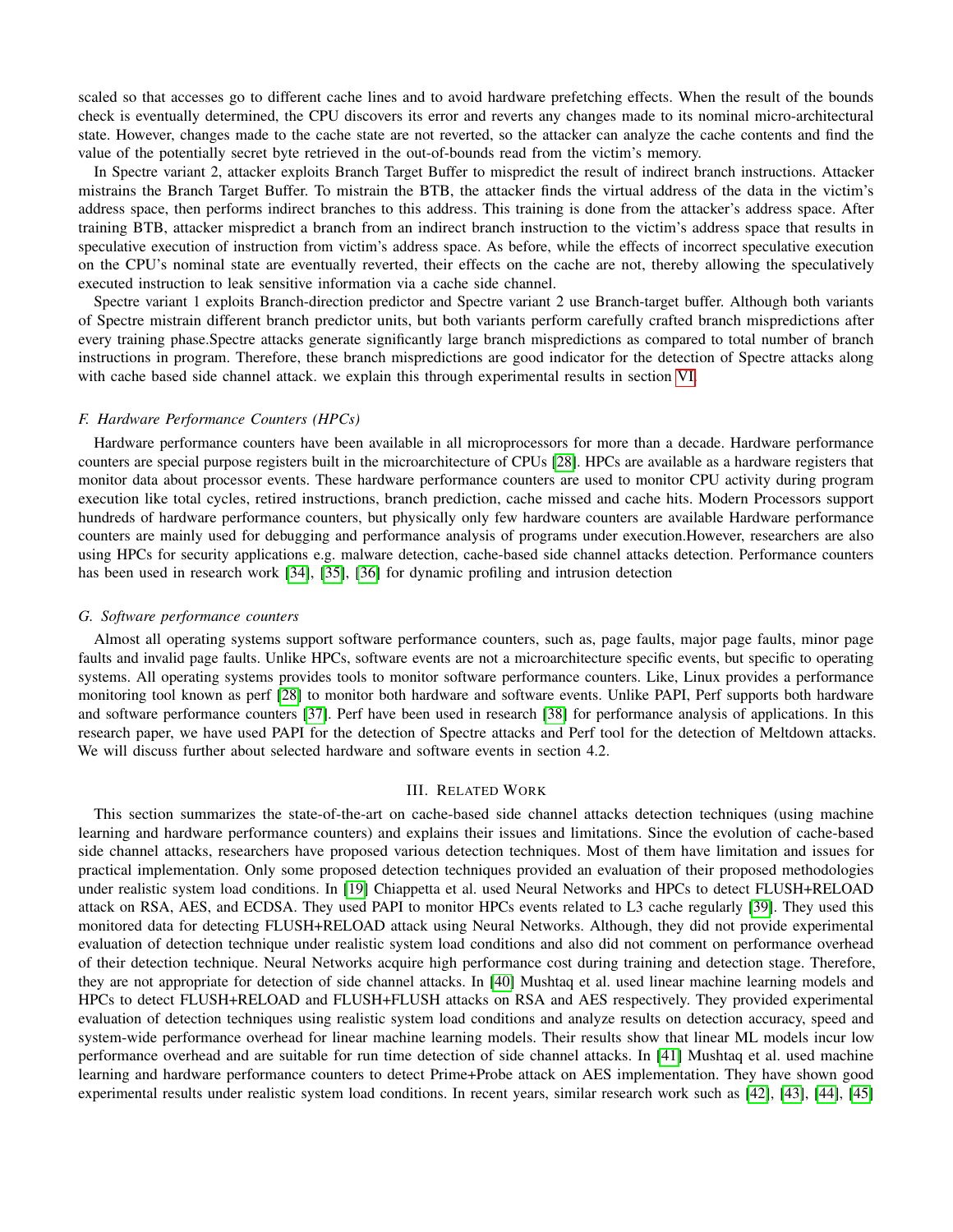has been done to detect cache-based side channels attacks and malware detection using HPCs and machine learning models. These research works shown the potential HPCs have for detecting cache-based side-channel attacks.

Meltdown and Spectre are recently discovered attacks. Only few detection techniques are proposed to detect Spectre attacks and to the best of our knowledge, no detection technique is reported for Meltdown detection. In [\[18\]](#page-14-5) Jonas et al. proposed a real-time detection technique for Spectre attacks using hardware performance counters and Neural Networks. They built detection model by training Neural Networks using HPCs data on benign and Spectre processes. They detected the Spectre attack by identifying the cache-based side channel attack which is similar to the work of Chiappetta [\[19\]](#page-14-6) and Mushtaq [\[40\]](#page-14-27). Their proposed detection technique has multiple issues and limitations. Firstly, they detected Spectre attacks by identifying Cache side channel attacks without considering the main root cause of Spectre attacks. They used hardware events such as L3 cache misses, L3 cache accesses, the total number of instructions and total CPU cycles which are related cache-based side channel attacks only. Therefore, their detection technique is only for cache-based side channel attacks detection. In [\[46\]](#page-14-33) Yao et al. showed that cache related hardware events are not a good indicator for cache timing attacks detection and smarter adversaries can easily spoofed cache misses and accesses patterns to bypass existing detection techniques. Therefore, detection Spectre only by identifying side channel attack is not a strong detection technique. Secondly, their detection technique is performance costly due to Neural Networks high resources requirement during training and detection phase. In [\[47\]](#page-14-34) Mushtaq et al. provided experimental evaluation and comparative analysis on the use of various Machine Learning (ML) models for detecting Cache-based Side Channel Attacks (CSCAs) in Intel's x86 architecture. They showed that linear machine learning models provide higher detection accuracy under realistic system load condition with minimum performance overhead. Therefore, it is not suitable to use Neural Networks when linear ML models can provide excellent results with minimum performance overhead.

As we discussed in section [II-E.](#page-3-0) The Spectre is a two steps attack. In the first step, the attacker exploits the branch predictions to execute unprivileged instruction speculatively, and in the second phase, the attacker executes side channel attack to extract secret information. In order to detect all variants of Spectre attacks, we need to consider the main root cause of these attacks. The main root cause of Spectre attacks is mis training of branch predictors units. Therefore, we also need to add hardware events related to the first step of the Spectre attack. In [\[48\]](#page-14-35) Vougioukas et al. showed that branch predictors increase their misprediction rate by as much as 90% on average when used by the attacks which exploit branch prediction. The Spectre attack also exploits branch prediction. Therefore, the total branch instructions and total branch miss-prediction can prove to be a good indicator for the detection of the Spectre attacks. The novel contribution of our research work is that we are using hardware events which are directly related to the Spectre attack along with cache-based side channel attack. In case of Meltdown attack, to the best of our knowledge, we are the first one to propose the detection technique. Although in [\[18\]](#page-14-5) Jonas et al. mentioned that we can detect meltdown attack by identifying side channel attack. However, they did not provide the experimental evaluation of meltdown detection technique. They also did not talk about the primary cause of Meltdown Vulnerability. Meltdown attack produces significantly large page faults than other benign processes of the same computational requirement. Page faults can be a good indicator for the detection along with cache-related events.

<span id="page-5-1"></span><span id="page-5-0"></span>

# IV. PROPOSED RUN-TIME DETECTION MECHANISM

Fig. 1: Abstract view of detection mechanism.

#### *A. Detection Methodology*

Figure [1](#page-5-1) shows the methodology of our proposed detection technique for Spectre and Meltdown. Our proposed detection technique tracks all the processes and monitor counters values for each process and pass counters values to detection technique. Detection Service sends the PIDs of malicious processes to an application which decides about these malicious processes such as Meltdown and Spectre.As we propose only detection technique and does not propose mitigation, therefore mitigation technique can decide with to do with these malicious processes.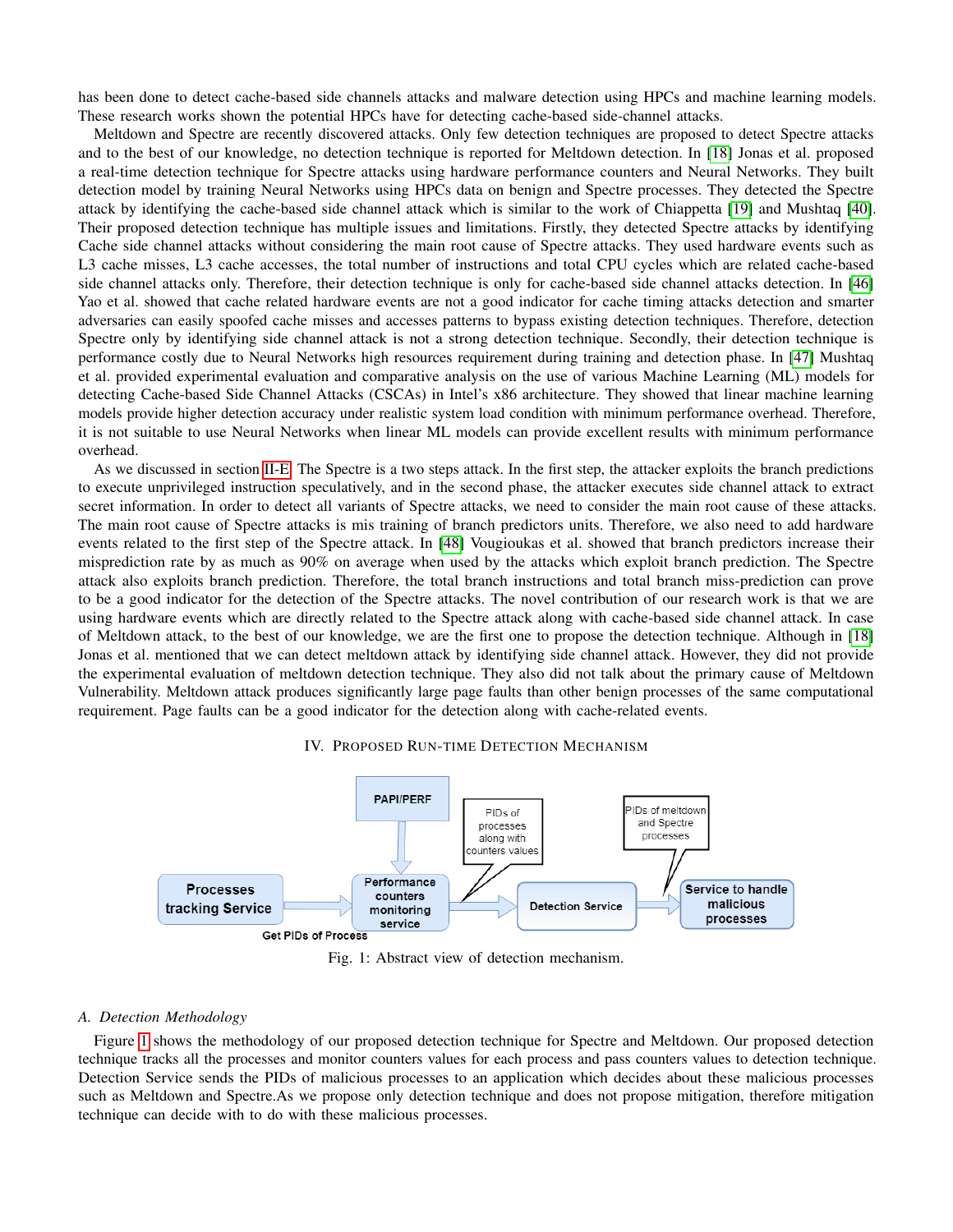To monitor malicious processes, the process tracking service tracks the processes as soon as they start or stop. It also gets the PIDs of the concurrent processes. Processing tracking service sends this information to performance counter monitoring service. Performance counter monitoring service perform run time profiling of these processes by monitoring performance counters values. Performance counters monitoring service sends the processes PIDs along with their monitored counter values to Detection service. Detection Service decides whether the crossponding process is malicious or benign. Detection Service forwards the PIDs of malicious processes to the application which decides that what to do with these malicious processes. We provide more information on detection service in section [IV-B.](#page-6-0)

# <span id="page-6-0"></span>*B. Detection Service*

This section summarizes details on our propose detection technique for Meltdown and Spectre attacks. Machine learning has already been used for security applications such as in [\[19\]](#page-14-6), [\[49\]](#page-14-36), [\[50\]](#page-14-37), [\[51\]](#page-15-0), [\[52\]](#page-15-1), [\[53\]](#page-15-2), [\[54\]](#page-15-3). Machine learning models are used to find patterns in data by identifying input output relationship.ML models are used for binary and multi classification of data [\[55\]](#page-15-4). We use ML models for binary classification problem because our detection technique classifies processes either as malicious or benign. ML models can be divided into types of linear and non-linear models. We select machine learning models which incur low performance overhead and offer easy implementation feasibility. We select three linear machine linear models and we also select Neural Networks for experimental evaluation because we compare its results with other linear ML models. We perform experiment with 3 linear models and 1 non-linear model namely; LR, SVM, LDA and CNN, due to following reasons. Although, it is the most important one, classification accuracy is not the only parameter to consider while deploying a ML model for detection mechanism. We reason that the other most important parameter to examine while comparing ML models is their implementation feasibility. ML models should also be able to quickly provide their decision on detection based on the profiling of processes using HPCs. Moreover, the performance overhead caused by ML models for detection should be reasonable. We retrieve the features using performance counters and train these models on them. Counters provides real time information of all concurrent processes.

Our detection mechanism consists of three phases namely; the Training phase, Run-time profiling and Classification phase and detection phase.

*1) Phase-I: Training of ML Models:* In training phase, we train the machine models being used for detection technique of Spectre and Meltdown. We profile Meltdown/Spectre and other benign processes under Attack and No Attack scenarios and variable load conditions. We collect performance counter values at sampling rate of 100ms. We monitor suitable hardware/software counters (listed in section [V\)](#page-7-0) for profiling, which are directly related for differentiating benign processes from Meltdown and Spectre processes, separately. We train the machine learning models with a data set of 100,000 samples. We mixed the data sample from benign and attacker processes and train ML models on these labeled data. We perform cross validation using K−fold cross validation technique

*2) Phase-II: Run-time Profiling:* In the second phase, we monitor hardware and software events at run time. Sampling frequency is an important factor for detection technique, as it has a direct impact on performance overhead of detection. We select the sampling time period of 100ms to incur minimum detection overhead. However, greater sampling frequency provides high detection speed, but it comes for the price of performance overhead. Therefore, we select a coarse grain profiling mode, it takes samples at relatively low frequency, which takes a little longer to detect, but incurs much less performance cost.

*3) Phase-III: Classification & Detection.:* In this phase, we pass the data collected in last phase to trained ML models in real time. Based on this data, train ML models classify processes either as benign or malicious. We provide details of detection accuracy, False positives and False Negatives for each ML model in section [VI.](#page-10-0)

# *C. System Model*

We demonstrate the effectiveness of proposed detection mechanism on Intel's core i3 − 2120 CPU running on Linux Ubuntu 16.04.1 with kernel 4.13.0−37 at 3.30-GHz. Our thread model consists of detecting attacks which exploits hardware speculation, branch predictors, out-of-order execution and cache-based side channel attacks in Intel's x86 architecture. There are many high-level software libraries/ APIs that are used to monitor hardware performance counters and software events HPCs such as; PerfMon, OProfile, Perf tool, Intel Vtune Analyzer, and PAPI. We use PAPI and Perf to monitor performance events on intel's core I3 machine. We use PAPI to extract events related to Spectre attacks and Perf to extract events related to Meltdown attack. These performance counters are used to train machine learning models. To train machine learning models, we produced data set from various benign processes and meltdown/Spectre processes using these hardware and software performance counters. We monitored performance counters of each process and labelled them as benign or malicious. We provided more information about it in section 4(D).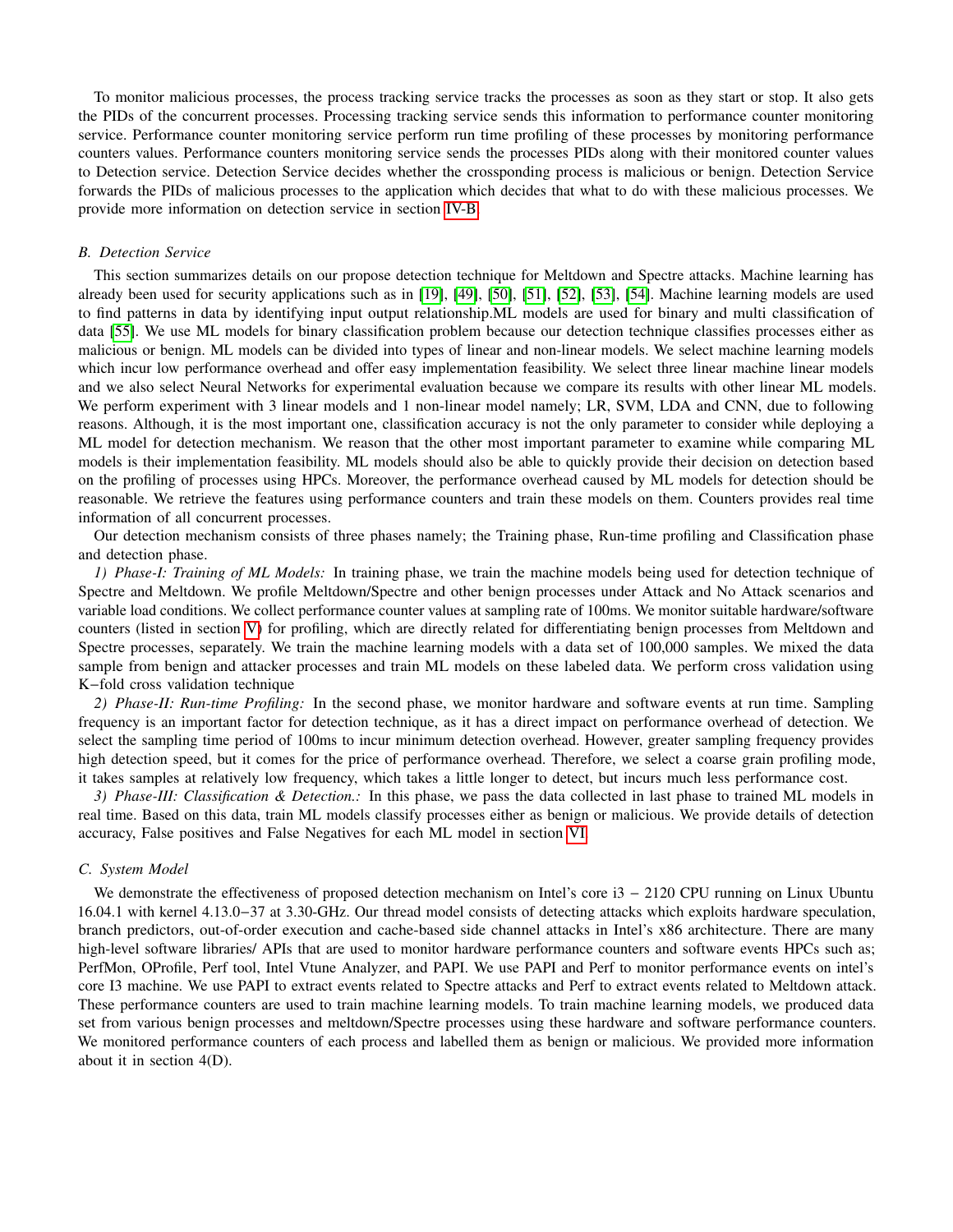#### V. SELECTED HARDWARE EVENTS AS USEFUL FEATURES

<span id="page-7-0"></span>In this section, We provide overview of selected hardware and software performance counters used for run time detection of Meltdown and Spectre attacks. Our proposed detection technique identifies the data patterns of these vulnerabilities that are not similar to expected benign processes (which require same computational requirement). Our detection technique learns the expected behavior of system under normal system conditions and under these attacks by using machine learning and performance counters as useful features. Our detection technique uses hardware/software performance counters and machine learning models to observe patterns generated by these attacks and identify processes which use Spectre and Meltdown attacks. Since detection mechanisms can only approximate the system behavior, they can be inaccurate and lead to false positives or false negatives at run-time. Moreover, they can also slowdown program execution due to detection overhead. We use all these parameters as evaluation metrics for the proposed detection technique. We first describe our system mode.

| Scope of event       | Hardware event                 | <b>Feature ID</b> |  |
|----------------------|--------------------------------|-------------------|--|
| L <sub>3</sub> cache | Total cache misses             | L3 TCM            |  |
| L <sub>3</sub> cache | Total cache access             | L3 TCA            |  |
| System wide          | Total branch instruction       | <b>BR INS</b>     |  |
| System wide          | <b>Branch Miss-Predictions</b> | <b>BR MSP</b>     |  |
| System wide          | Total number of instructions   | <b>TOT INS</b>    |  |

TABLE 1: Selected Performance counters for Spectre

<span id="page-7-2"></span>The PAPI and Perf API provide 100+ performance counters for intel's core i3 processors. We use these API's to monitor system wide, per-process and per CPU events. Our proposed detection techniques classify a process either as benign or malicious from all running processes. Therefore, we use PAPI and Perf to monitor per process events. We attach these APIs to each running process and extract performance counters values specific to each process. our detection method uses these performance counters data as features to ML models. In order to select relevant performance counters for Spectre and Meltdown, we performed experiment using various hardware and software events. We select system wide profile for benign and malicious processes such as Meltdown and Spectre. To train ML model for Spectre detection, we generate data set using four processes. One process is an implementation of Spectre and other 3 processes are benign processes. Similarly, for Meltdown detection, we produce training data set using one Meltdown process and other three processes having same computational requirement. We select these events based on three important factors: 1) Their relevance to Meltdown and Spectre attacks 2) Their potential to provide better classification 3) Only select minimum possible counters to make detection overhead minimum. We provide more details on selected performance counters for Meltdown and Spectre in section [V-A](#page-7-1) and [V-B](#page-9-0) respectively.



Fig. 2: Total branch instructions

#### <span id="page-7-1"></span>*A. Selected Performance Counter for Spectre*

As mentioned in section [II-E,](#page-3-0) attackers perform Spectre in two phases. In first phase, attacker mistrains branch instructions to execute unprivileged instruction speculatively and in second phase, attacker execute cache-based side channel attack to leak secret information. Based on the features selection criteria, discussed in section [V,](#page-7-0) we select performance counters related to both phases of Spectre attacks. Main root cause of all variants Spectre attacks are mis training of branch instructions. Spectre variant 1 exploits Branch-direction predictor and Spectre variant 2 use Branch-target buffer. Although both variants of Spectre mis train different branch predictor units, but both variants perform carefully crafted branch mispredictions after every training phase. Therefore, we select two hardware events related to the first phase of Spectre attacks such as total branch instructions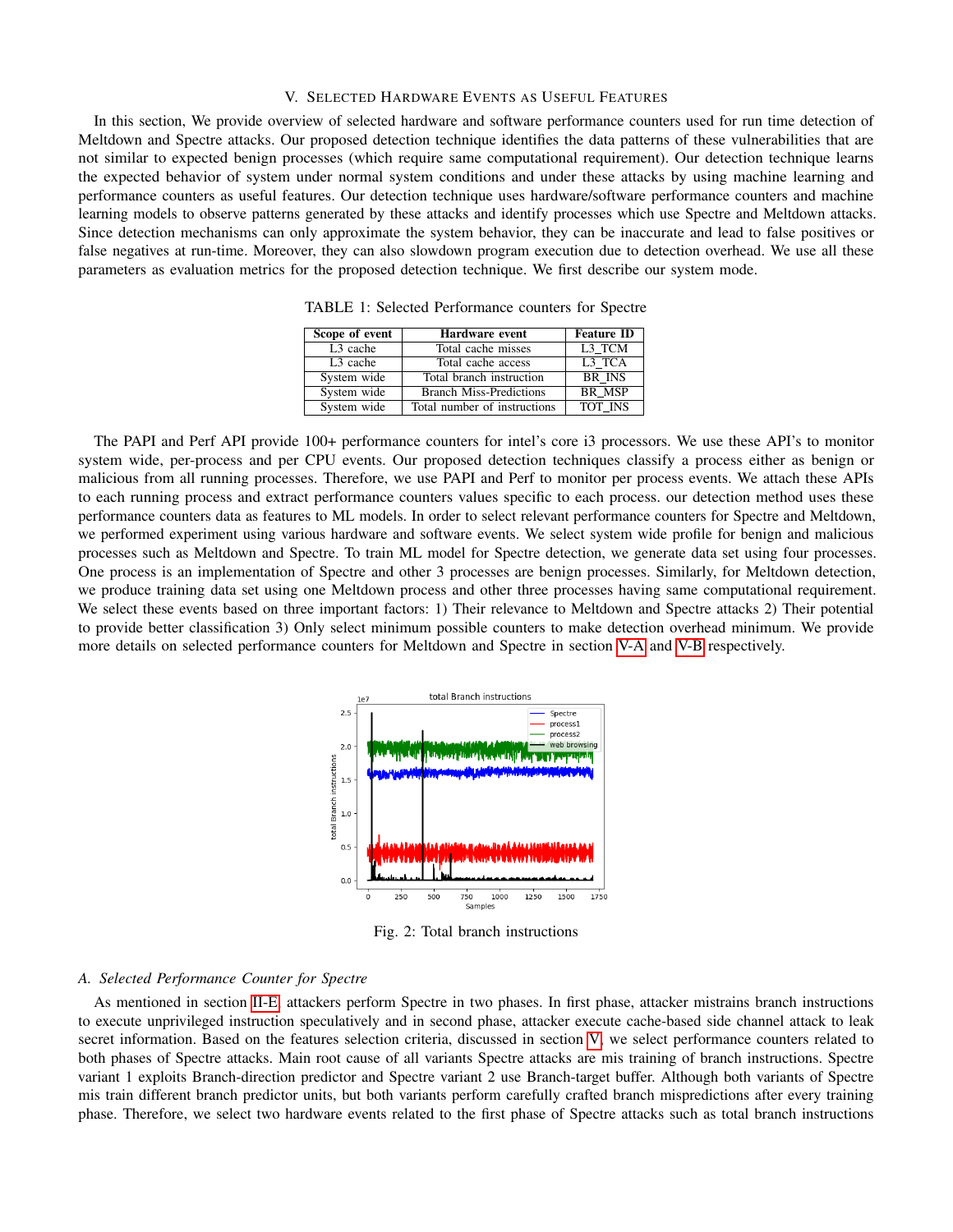<span id="page-8-0"></span>

Fig. 3: Total branch instructions mispredicted

and total branch mispredictions. Also, in [\[48\]](#page-14-35) Vougioukas et al. showed that branch predictors increase their misprediction rate by as much as 90% on average when used by the attacks which exploit branch prediction like Spectre attacks.

<span id="page-8-1"></span>Figure [3](#page-8-0) shows magnitude of total branch instructions for three benign processes and one Spectre processes. Figure [4](#page-8-1) shows the branch mispredictions generated by all processes. Spectre attack produces significantly large branch mispredictions as compared to total number of branch instructions of Spectre attack. Also, it generates comparatively higher branch mispredictions than other benign processes. Result of Vougioukas et al. and our experimental results shown in Figure [3](#page-8-0) and Figure [4](#page-8-1) prove our intuition for selection of branch related hardware events as good features for ML models.



Fig. 4: Level 3 cache accesses

<span id="page-8-2"></span>

Fig. 5: Level 3 cache misses

We also select hardware events related to second phase of Spectre attacks to strengthen detection technique and also to minimize False positives and False negatives. In second phase, Spectre attacks performs cache-based side channel attack, like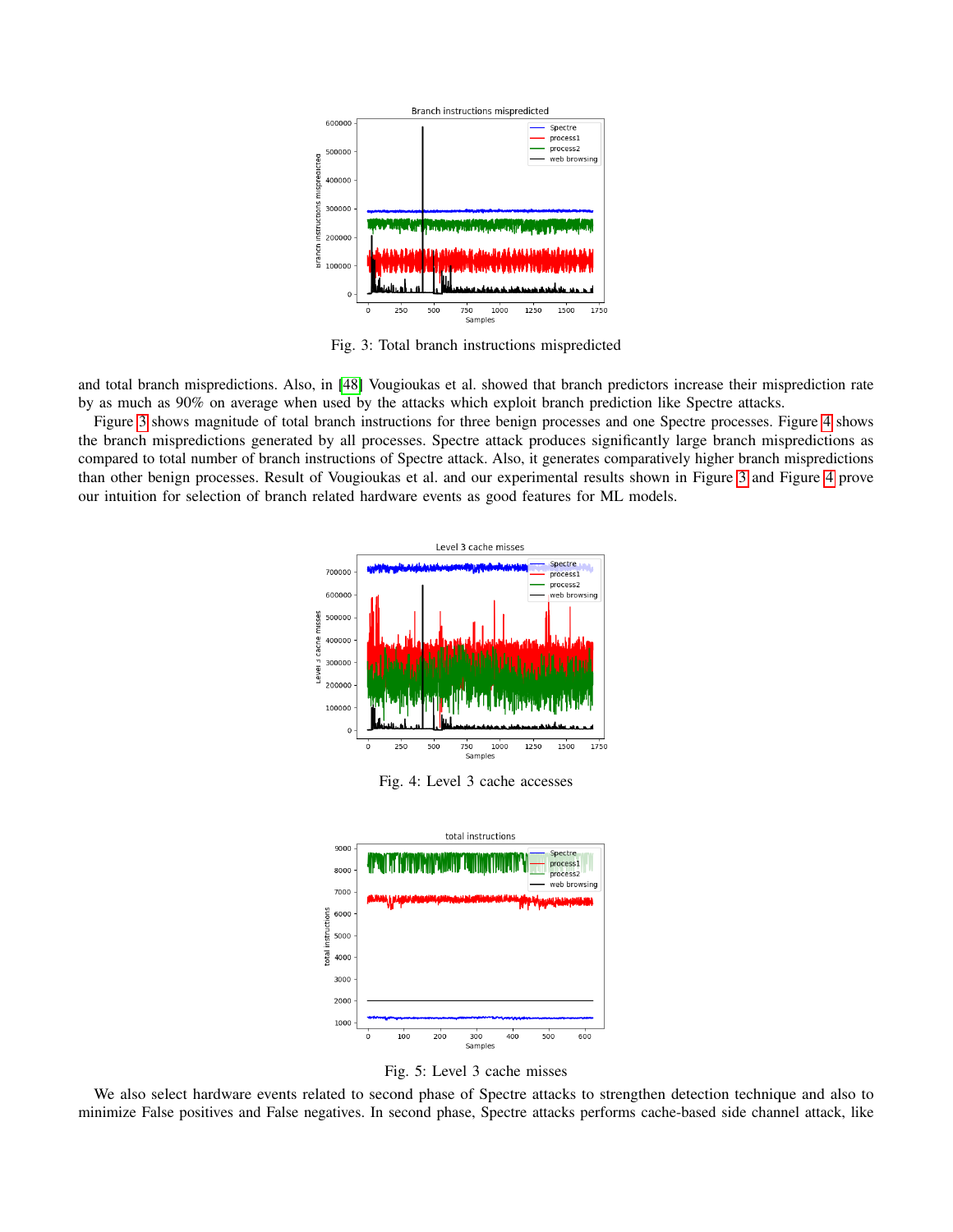FLUSH+RELOAD, to extract confidential information from caches. As mentioned in section [II-A,](#page-1-1) to execute FLUSH+RELOAD, attacker continuously flush the cache lines and checks after some time if it has been accessed by victim since the last flush. By constantly performing cache flushing and reloading, attacker executes a lot of cache accesses and of which a lot will be cache misses, in a repetitive pattern. Attacker access the caches in a malicious way. Therefore, attacker generates a significantly higher cache miss rates while performing Flush+Reload. PAPI supports Hardware performance counters related to cache misses and cache accesses for all levels of cache. We select L3 cache misses and cache accesses because flushing cache line from L1 cache also removes the content from all levels of cache. Figure [5](#page-8-2) and [6](#page-9-1) show the total number of cache misses and total cache access generated by benign and Spectre process. As depicted from graphs, Spectre attack produce significantly larger L3 cache misses and L3 cache accesses as compared to other benign processes. These experimental results show that cache misses and cache accesses are good indicators for detecting Spectre attack.

<span id="page-9-1"></span>In addition to L3 cache misses, cache access and branch related events, we also select total number of instruction event because it shows the workload a specific process put on the CPU to generate related cache misses, cache accesses and branch miss predictions. Because Spectre attack consists of a shorter loop which constantly performs branch mispredictions and cache accesses. The rate of cache misses and branch mispredictions in relation to the total number of executed instructions is likely to be higher for Spectre attacks as compared to other benign processes. Figure [7](#page-10-1) shows that the Spectre process puts a very small workload, in the form of total number of executed instructions, on CPU but still generates higher cache misses, cache accesses and branch miss-predictions. Relevant hardware events selected for Spectre attacks are listed in Table [1.](#page-7-2)



Fig. 6: Total number of instructions

# <span id="page-9-2"></span><span id="page-9-0"></span>*B. Selected Performance Counter for Meltdown*

TABLE 2: Selected Performance counters for Meltdown

| Scope of event       | <b>Hardware event</b>        | <b>Feature ID</b> |
|----------------------|------------------------------|-------------------|
| L <sub>3</sub> cache | Total cache misses           | L3 TCM            |
| L <sub>3</sub> cache | Total cache access           | L3 TCA            |
| System wide          | Total page faults            | page_faults       |
| System wide          | Total number of instructions | <b>TOT INS</b>    |

For Meltdown attack detection, we used both hardware and software events as features to machine learning models. We use Perf tool to monitor events related to Meltdown attack, because PAPI only provides hardware events and Perf support both hardware and software events. As mentioned in section [II-D,](#page-2-2) Meltdown is a two-step attack. In first step, Meltdown bypasses the memory isolation by executing unprivileged instruction out-of-order. In second step, it performs cache-based side channel attack to observe foot prints of accessed data from cache. Meltdown leaks secret information from user space and Kernel space by executing out-of-order memory lookups for desired reference memory. These unprivileged memory lookups generate segmentation faults or invalid page faults. Meltdown use exception handing to control the flow of code from being transferred to operating system, which saves the application termination. However, this page fault signal is still reported to operating system. We use perf to monitor this event related to page faults. We experimentally show that the Meltdown attack produce significantly higher page faults than other benign processes as shown in figure [8.](#page-10-2) Therefore, we select software event related to page fault for step one of Meltdown attack. Table [2](#page-9-2) shows the selected hardware and software performance counters for Meltdown attack.

Like Spectre attack, in step two, Meltdown also executes cache-based side channel attack such as FLUSH+Reload to observe footprints of data that is accessed during out-of-order execution. We also select hardware events related to cache-based side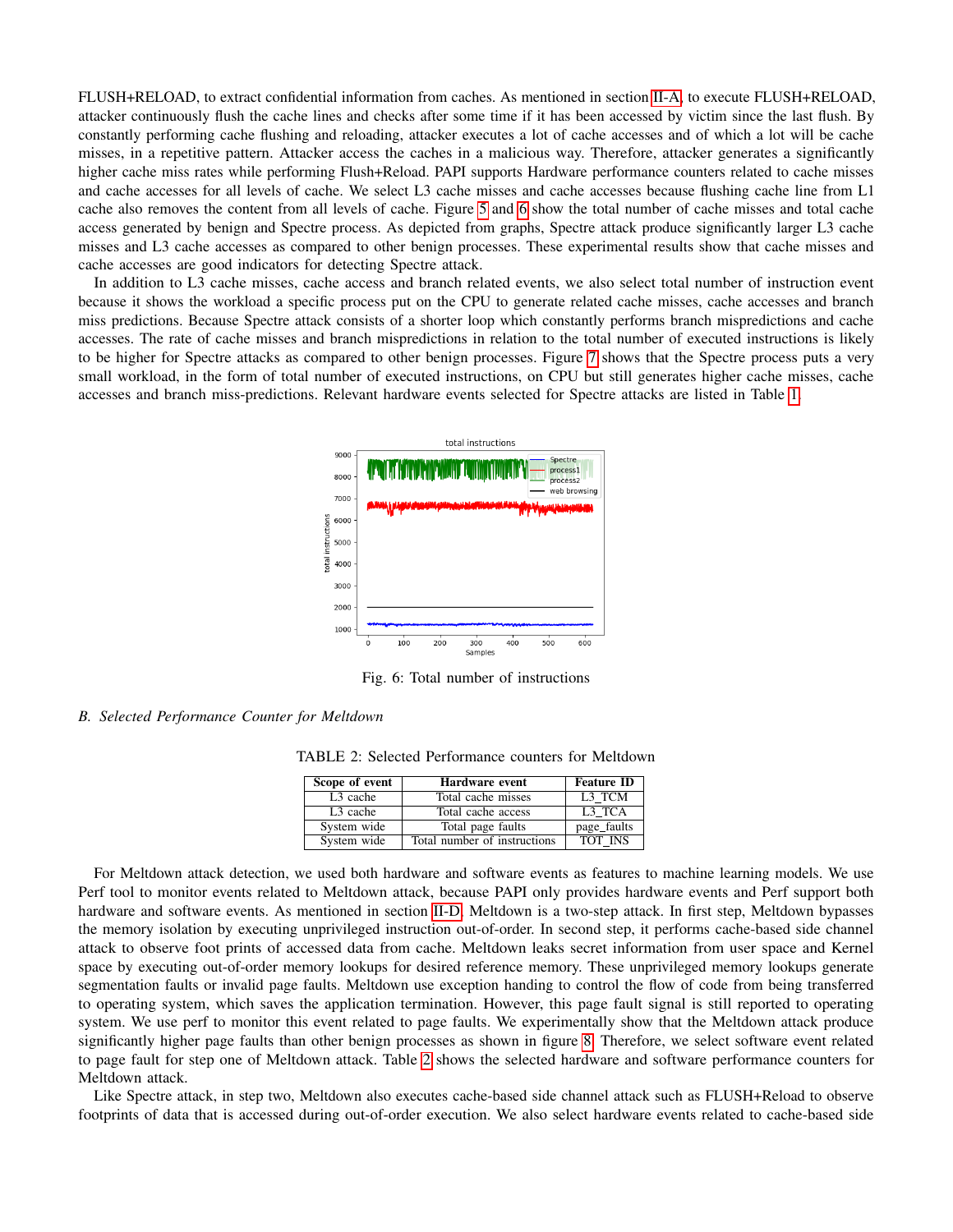<span id="page-10-1"></span>

Fig. 7: Total number of page faults

<span id="page-10-2"></span>channel attack to make detection mechanism for Meltdown more effective. Like Spectre attack, we select same events for second stage of Meltdown attack namely; L3 cache misses, L3 cache accesses and total number of instructions due to same reasons as discussed in section [V-A.](#page-7-1) Figure [8](#page-10-2) through [10](#page-11-0) show that Meltdown attack puts a very small workload, in the form of total number of executed instructions, on CPU but still generates higher cache misses, cache accesses.



Fig. 8: Total instructions



Fig. 9: Level 3 cache accesses



<span id="page-10-0"></span>For experimental verification and to check effectiveness of our proposed detection techniques, we perform three experimental case studies for the detection of Spectre variant 1, Spectre variant 2 and Meltdown attack. As mentioned in section [IV-B,](#page-6-0) we use four machine learning model. To evaluate the performance of these machine learning models, we perform the experiments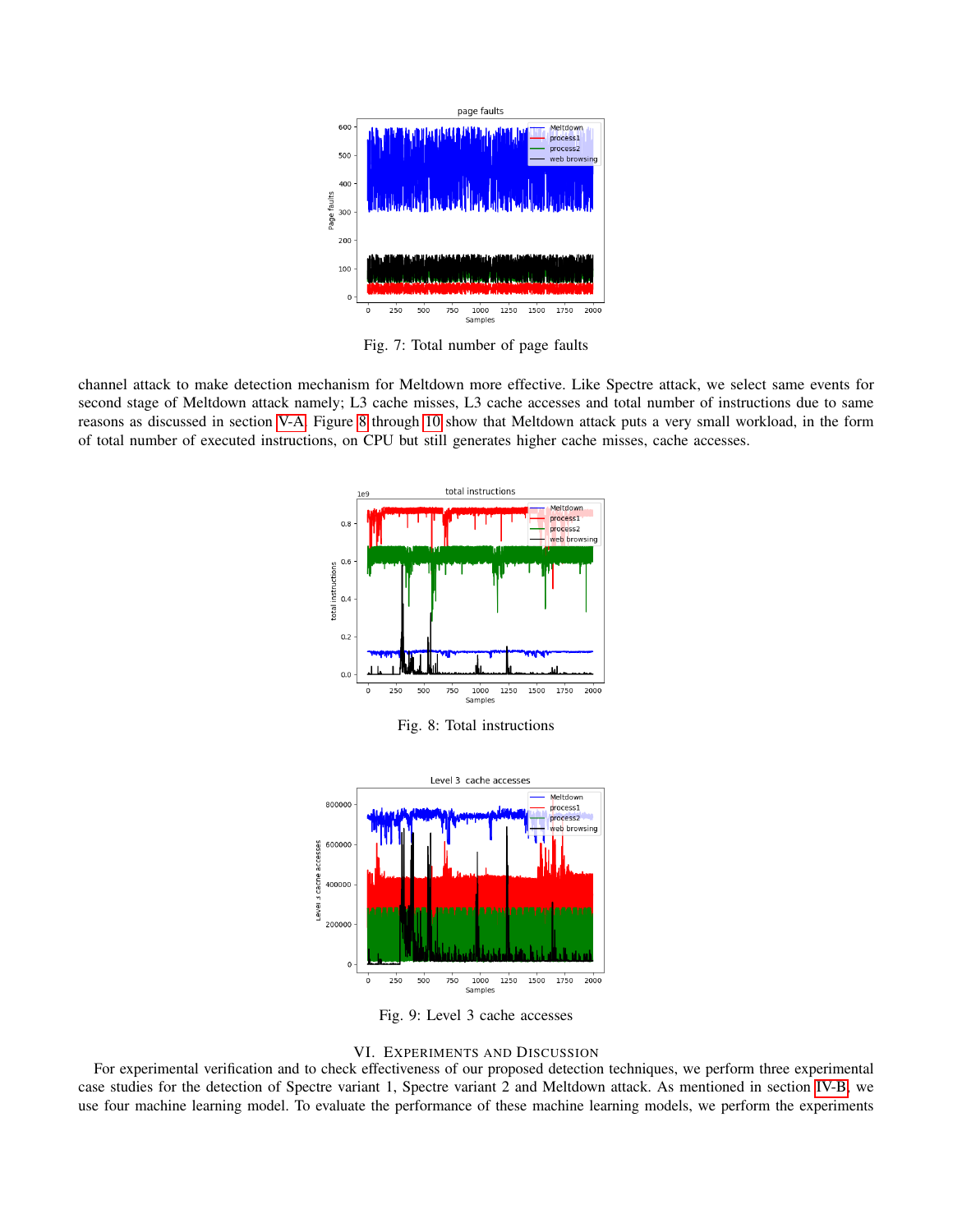<span id="page-11-0"></span>

Fig. 10: Level 3 cache misses

under realistic load conditions. We perform experiment under No Load (NL), Average Load (AL) and Full Load (FL) conditions by using SPEC integer benchmark [\[56\]](#page-15-5). SPEC integer benchmark provides system workload on branch predictor and memory intensive computations. We run the SPEC integer benchmark in the background as both Meltdown and Spectre attacks would also be affecting caches, branch predictors and out-of-order execution. This benchmark would create realistic system load conditions for the evaluation of our proposed detection techniques. In this section, we present the experimental results for two Spectre variants and Meltdown attack detection under variable workload conditions on CPU. We consider three factors to evaluate the performance of our proposed detection techniques, such detection accuracy, detection speed and performance overhead.

We perform experiments with sampling rate of 100ms to extract performance counter values. But PAPI also support more fine-grained resolution. PAPI API can be used to get sampling rate of up to 3 microseconds. Increasing sampling rate increase the detection speed. However, it will increase the detection overhead. Our detection mechanism offers fine and coarse-grain profiling modes, which provide a trade-off between detection speed and impact on performance. Fine-grain mode collects samples at a very high frequency it is able to detect Meltdown and Spectre attacks relatively early with increased performance overhead. Whereas, coarse-grain mode takes samples at a low frequency, which takes relatively longer to detect the attacks, but it offers minimal performance overhead. Our detection technique can detect attacks in both modes. For experimental evaluation, we use 100ms sampling interval and show that it causes detection overhead less than 2%.

#### *A. Detecting Spectre variant 1*

Table [3](#page-12-0) shows shows our experimental results for the detection of Spectre attack (Variant 1). All ML models provide consistently good detection accuracy under NL condition, i.e., up to 99.97 for LR, 99.25% for SVM, 99.93% for LDA and 99.93% for CNN. Under AL condition, detection accuracy of LDA and CNN does not vary, but the accuracy of LR and SVM decreased to 98.40% and 97.29%, respectively, which still remains very high. Under FL condition, accuracy of all ML models drops by 2−3% as compared to NL condition, except for the LDA. Jonas et al. in [25] have measured detection accuracy of Spectre attack under NL condition only. Our detection technique shows a very good detection accuracy for Spectre Variant 1 under NL, AL and FL conditions. Reduction in detection accuracy under AL and FL conditions are due to full utilization of shared resources (caches & branch predictors) by benchmarks, benign processes and Spectre attacks. Detection overhead is measured to be between 1.67%, 1.83%, 1.89% 3.51% for LDA, LR, SVM and CNN respectively under all load conditions. As expected the detection overhead is highest for CNN due to its high computational requirement.

#### *B. Detecting Spectre variant 2*

As mentioned in section [II-E,](#page-3-0) All variants of Spectre attacks generate significantly large amount of branch mis-predictions as compared to other processes having same or a smaller number of branch instructions. Therefore, to verify the effectiveness of our detection method, we also perform experiment with Spectre variant 2. Table [4](#page-12-1) shows experimental results on the detection of Spectre Variant 2. Detection speed and overhead remain the same for both variants as the sampling granularity has been kept the same. Detection accuracy also remains almost the same, with the exception of a minor variation for CNN under FL condition. All ML models provided consistently good detection accuracy under NL condition, i.e., up to 99.98% for LR, 99.38% for SVM, 99.92% for LDA and 99.37% for CNN. Under AL and FL conditions, CNN performed better than all other ML models. All ML models report reasonably high detection accuracy for both variants of Spectre attack. The reported FPs are up to 2.87% while FNs are up to 1.26% only for both variants.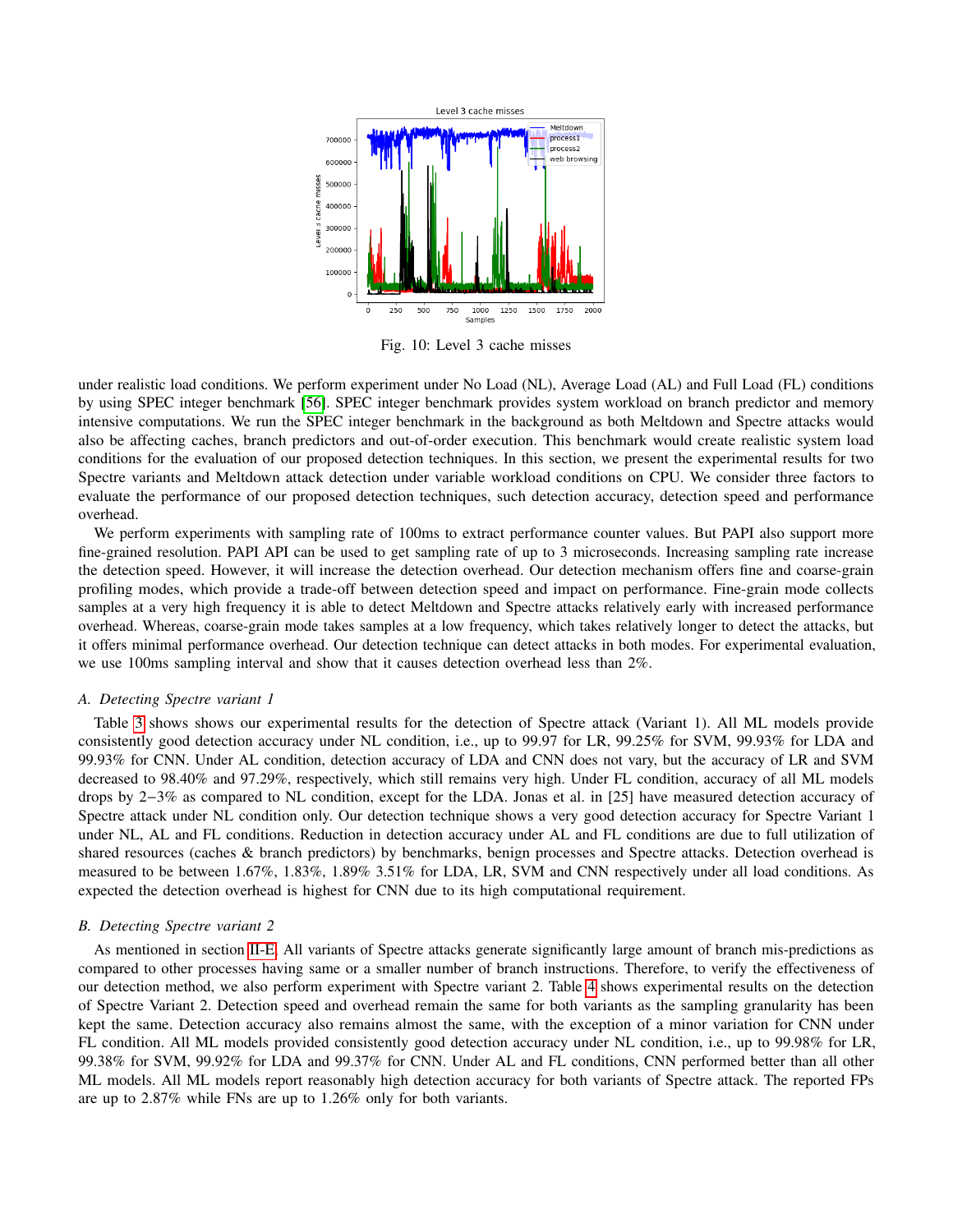| Model      | Loads                  | Accuracy | <b>Speed</b> | FP     | FN       | <b>Overhead</b> |
|------------|------------------------|----------|--------------|--------|----------|-----------------|
|            |                        | $(\%)$   | ms           | $(\%)$ | $(\%)$   | (%)             |
|            | $\overline{\text{NL}}$ | 99.93    | 100          | 0.07   | $\Omega$ |                 |
| LDA        | AL                     | 99.06    | 100          | 0.57   | 0.37     | 1.67            |
|            | FL                     | 98.03    | 100          | 1.18   | 0.79     |                 |
|            | NL                     | 99.97    | 100          | 0.03   | $\Omega$ |                 |
| LR         | AL                     | 98.40    | 100          | 1.27   | 0.33     | 1.83            |
|            | FL.                    | 97.36    | 100          | 1.98   | 0.66     |                 |
|            | NL                     | 99.25    | 100          | 0.69   | 0.06     |                 |
| <b>SVM</b> | AL                     | 97.29    | 100          | 2.02   | 0.69     | 1.89            |
|            | FL                     | 95.87    | 100          | 2.87   | 1.26     |                 |
|            | NL                     | 99.80    | 100          | 0.17   | 0.03     |                 |
| <b>CNN</b> | AL                     | 98.13    | 100          | 0.57   | 0.29     | 3.51            |
|            | FL.                    | 97.43    | 100          | 1.56   | 1.01     |                 |

<span id="page-12-0"></span>TABLE 3: Detection results using LDA, LR, SVM & CNN models for Spectre Attack (Variant 1).

# <span id="page-12-1"></span>TABLE 4: Detection results using LDA, LR, SVM & CNN models for Spectre Attack (Variant 2)

| <b>Model</b> | Loads | Accuracy | Speed | $\overline{\bf FP}$ | FN       | Overhead |
|--------------|-------|----------|-------|---------------------|----------|----------|
|              |       | (%)      | ms    | $(\%)$              | $(\%)$   | $(\%)$   |
|              | NL    | 99.92    | 100   | 0.08                | 0        |          |
| LDA          | AL    | 98.13    | 100   | 1.14                | 0.73     | 1.89     |
|              | FL    | 98.23    | 100   |                     | 0.77     |          |
|              | NL    | 99.98    | 100   | 0.02                | $\Omega$ |          |
| LR           | AL    | 98.69    | 100   | 1.04                | 0.27     | 1.67     |
|              | FL.   | 98.13    | 100   | 1.41                | 0.46     |          |
|              | NL    | 99.38    | 100   | 0.57                | 0.05     |          |
| <b>SVM</b>   | AI.   | 98.29    | 100   | 1.28                | 0.43     | 1.83     |
|              | FL    | 96.67    | 100   | 2.30                | 1.03     |          |
| <b>CNN</b>   | NL    | 99.43    | 100   | 0.48                | 0.09     |          |
|              | AL.   | 99.17    | 100   | 0.55                | 0.28     | 3.51     |
|              | FL    | 98.69    | 100   | 0.79                | 0.52     |          |

# *C. Detecting Meltdown*

Table [5](#page-12-2) shows experimental results of Meltdown detection using four machine learning models. Detection of Meltdown attack has not been reported in the state-ofthe-art as yet. Thus, to the best of our knowledge, these are the very first results illustrating how Meltdown attack can be detected at runtime using hardware and software performance events coupled with machine learning models. While creating exceptions due to out-oforder execution, Meltdown attack generates distinctively higher page faults. These page faults can be monitored through SPCs, whereas HPCs can help monitoring other variations at the cache and branch predictor levels. Results in Table II show that all four ML models perform consistently well under variable load conditions. For instance, LDA offers up to 99.95%, LR offers 99.35%, SVM offers 99.97%, and CNN offers 99.43% detection accuracy for NL condition. Under AL condition, detection accuracy of LDA, SVM and CNN remains consistent, but the accuracy of LR model decreases to 97.39%. Similar behavior can be observed for FL conditions, where the accuracy of LR is reduced by 4.68% and that of SVM is reduced by 1.5% as compared to NL condition. Both LDA and CNN show consistent results under variable system load conditions. The performance overhead of our detection mechanism is only 2.11% in the worst case for Meltdown attack. Detection overhead  $\&$  speed for various ML models remains the same due to fixed

| Model      | Loads | Accuracy | Speed | $\overline{\bf FP}$ | FN       | Overhead |
|------------|-------|----------|-------|---------------------|----------|----------|
|            |       | $(\%)$   | ms    | $(\%)$              | $(\%)$   | (%)      |
|            | NL    | 99.95    | 100   | 0.05                | 0        |          |
| <b>LDA</b> | AL    | 99.83    | 100   | 0.13                | 0.04     | 1.79     |
|            | FL    | 98.27    | 100   | 1.24                | 0.49     |          |
|            | NL    | 99.35    | 100   | 0.65                | $\Omega$ |          |
| LR         | AL    | 97.39    | 100   | 1.98                | 0.63     | 1.83     |
|            | FL    | 94.67    | 100   | 3.43                | 1.90     |          |
|            | NL    | 99.97    | 100   | 0.03                | $\Omega$ |          |
| <b>SVM</b> | AL    | 99.17    | 100   | 0.67                | 0.16     | 1.91     |
|            | FL    | 98.24    | 100   | 1.39                | 0.37     |          |
| <b>CNN</b> | NL    | 99.43    | 100   | 0.48                | 0.09     |          |
|            | AL    | 98.17    | 100   | 0.55                | 0.28     | 3.67     |
|            | FL    | 98.69    | 100   | 0.79                | 0.52     |          |

<span id="page-12-2"></span>TABLE 5: Detection results using LDA, LR, SVM & CNN models for Meltdown Attack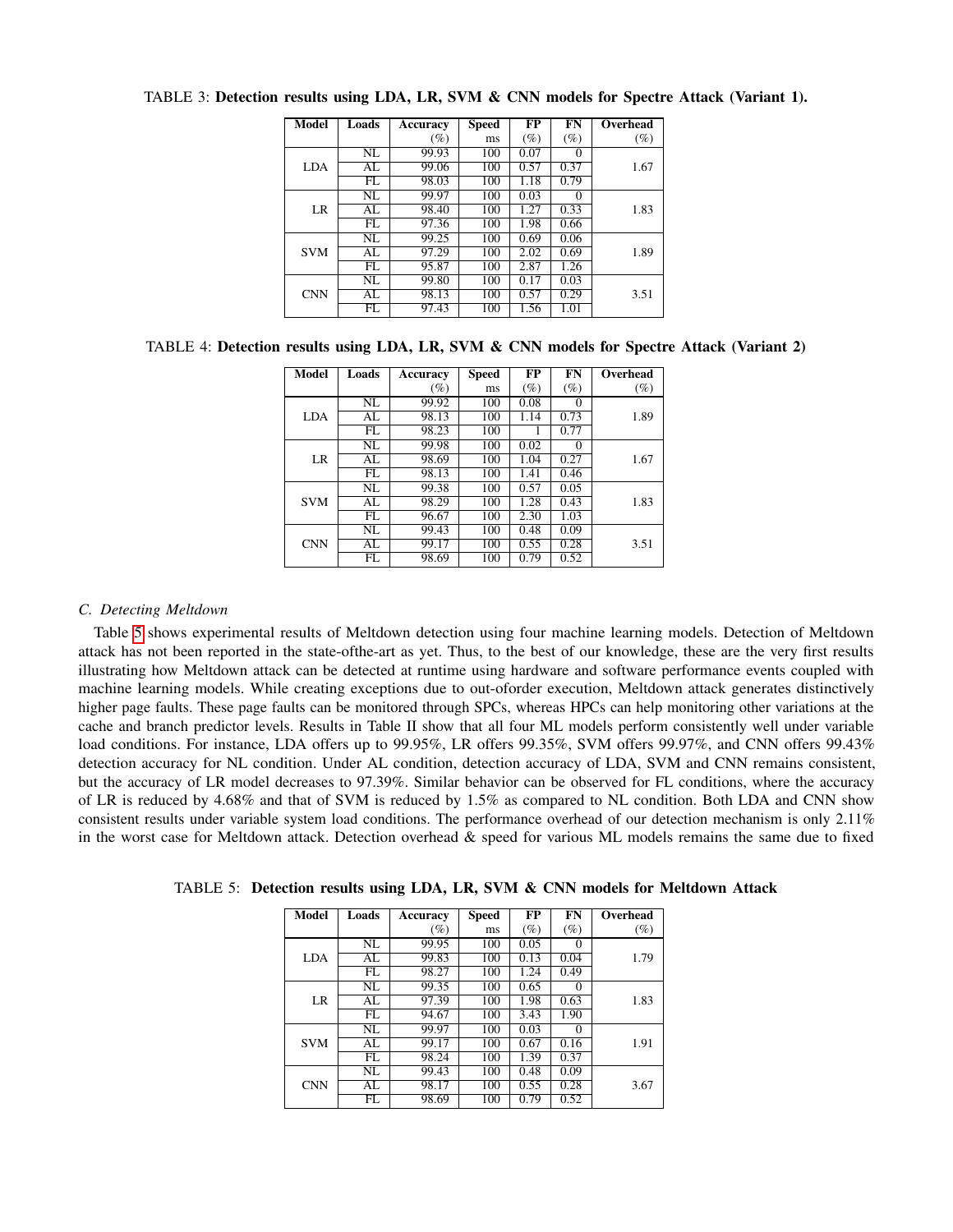sampling granularity of 100ms. Due to high detection accuracy, the reported error is very low, i.e., FPs are up to 3.4% while FNs are up to 1.9% only. These FPs and FNs are due to non-deterministic nature of performance counters.

# VII. DISCUSSION ON FALSE POSITIVES AND FALSE NEGATIVES

As shown in table [3](#page-12-0) through [5](#page-12-2) , experimental results also report False positives and False negative for each ML model. False positives are higher for each ML model than False negatives. Higher False positive indicate that the ML models detect malicious processes with more accuracy than benign processes. These False positives and False negatives are due to non-deterministic nature of performance counters and Non-determinism varies values of hardware performance counters from 1-3% [14]. Tools used to measure these performance counters are becoming more accurate with every latest version like PAPI or Perfmon. However, False positives and False negatives are outliers in data that never happens consecutively. In case of False negatives, if our detection service can't be able to detect a Spectre/Meltdown with first time counters monitored values, it will be able to detect in next 100ms. Because the sampling rate of selected is 100ms. Also, False negatives are very less. In case of False positive, the results could be more disturbing, because detection service wrongly predicts a benign process as a malicious process. False positives and False negatives are very less in number as compared to detection accuracy of more than 99%.

As mentioned in section [IV](#page-5-0) , our detection service does not handle malicious processes after they have identified. But we can make detection service more feasible by combining it with a application that handles these malicious processes. To address these issues of False positives and False negatives, our detection service passes the PIDs of processes predicted as malicious to an application which decides what to do with these processes. One idea is that instead of killing the process, halt the process and let the user decide what to do with these processes. This would make sure that no processes get killed due to wrong prediction in case of False positives and False negatives. Although, it is the responsibility of a mitigation technique to handle results of detection service but combining mitigation and detection techniques can provide better detection results and also decrease False positives and False negatives.

## VIII. CONCLUSION

<span id="page-13-12"></span>This paper presents novel run-time detection mechanism for Spectre and Meltdown attacks on Intel's x86 architecture. We perform experiments with four ML models under realistic system load conditions. These ML models use data from hardware and software performance counters to find out malicious behavior of Spectre and Meltdown attacks. We presents experimental evaluation of our proposed detection technique for Spectre variant 1, Spectre variant 2 and Meltdown attack.To the best of our knowledge, this is the first-ever detection technique for Meltdown. Our results show that both Spectre and Meltdown attacks significantly alter the system's run-time behavior by generating page faults, instruction mispredictions and cache accesses & misses. These variations can lead toward early detection of such attacks using machine learning techniques. Our results report detection of Spectre and Meltdown with greater than 99% accuracy with minimum performance overhead.

Although, we perform experiments with Spectre variant 1, Spectre variant 2 and Meltdown. However, we believe that our proposed detection techniques will be able to detect other variants of Spectre and all other attack which exploits branch predictors, out-of-order execution, and cache based side channel attacks.

#### **REFERENCES**

- <span id="page-13-0"></span>[1] P. Kocher, J. Horn, A. Fogh, , D. Genkin, D. Gruss, W. Haas, M. Hamburg, M. Lipp, S. Mangard, T. Prescher, M. Schwarz, and Y. Yarom, "Spectre attacks: Exploiting speculative execution," in *40th IEEE Symposium on Security and Privacy (S&P'19)*, 2019.
- <span id="page-13-1"></span>[2] M. Lipp, M. Schwarz, D. Gruss, T. Prescher, W. Haas, A. Fogh, J. Horn, S. Mangard, P. Kocher, D. Genkin, Y. Yarom, and M. Hamburg, "Meltdown: Reading kernel memory from user space," in *27th USENIX Security Symposium (USENIX Security 18)*, 2018.
- <span id="page-13-2"></span>[3] Y. Tsunoo, T. Saito, T. Suzaki, M. Shigeri, and H. Miyauchi, "Cryptanalysis of des implemented on computers with cache," in *Cryptographic Hardware* and Embedded Systems - CHES 2003, C. D. Walter, Ç. K. Koç, and C. Paar, Eds. Berlin, Heidelberg: Springer Berlin Heidelberg, 2003, pp. 62-76.
- <span id="page-13-3"></span>[4] K. N. Khasawneh, E. M. Koruyeh, C. Song, D. Evtyushkin, D. Ponomarev, and N. Abu-Ghazaleh, "Safespec: Banishing the spectre of a meltdown with leakage-free speculation," *arXiv preprint arXiv:1806.05179*, 2018.
- <span id="page-13-4"></span>[5] G. Wang, S. Chattopadhyay, I. Gotovchits, T. Mitra, and A. Roychoudhury, "oo7: Low-overhead defense against spectre attacks via binary analysis," *arXiv preprint arXiv:1807.05843*, 2018.
- <span id="page-13-5"></span>[6] K. Krüger, M. Volp, and G. Fohler, "Vulnerability analysis and mitigation of directed timing inference based attacks on time-triggered systems," *LIPIcs-Leibniz International Proceedings in Informatics*, vol. 106, p. 22, 2018.
- <span id="page-13-6"></span>[7] M. Yan, J. Choi, D. Skarlatos, A. Morrison, C. Fletcher, and J. Torrellas, "Invisispec: Making speculative execution invisible in the cache hierarchy," in *2018 51st Annual IEEE/ACM International Symposium on Microarchitecture (MICRO)*. IEEE, 2018, pp. 428–441.
- <span id="page-13-7"></span>[8] V. Kiriansky, I. Lebedev, S. Amarasinghe, S. Devadas, and J. Emer, "Dawg: A defense against cache timing attacks in speculative execution processors," in *2018 51st Annual IEEE/ACM International Symposium on Microarchitecture (MICRO)*. IEEE, 2018, pp. 974–987.
- <span id="page-13-8"></span>[9] Retpoline: A branch target injection mitigation. [Online]. Available: [https://software.intel.com/security-software-guidance/api-app/sites/default/files/](https://software.intel.com/security-software-guidance/api-app/sites/default/files/Retpoline-A-Branch-Target-Injection-Mitigation.pdf?source=techstories.org) [Retpoline-A-Branch-Target-Injection-Mitigation.pdf?source=techstories.org](https://software.intel.com/security-software-guidance/api-app/sites/default/files/Retpoline-A-Branch-Target-Injection-Mitigation.pdf?source=techstories.org)
- <span id="page-13-9"></span>[10] Site isolation. [Online]. Available:<https://www.chromium.org/Home/chromium-security/site-isolation>
- <span id="page-13-10"></span>[11] O. Oleksenko, B. Trach, T. Reiher, M. Silberstein, and C. Fetzer, "You shall not bypass: Employing data dependencies to prevent bounds check bypass," *arXiv preprint arXiv:1805.08506*, 2018.
- <span id="page-13-11"></span>[12] Speculative store bypass disable. [Online]. Available: [https://developer.amd.com/wp-content/resources/124441](https://developer.amd.com/wp-content/resources/ 124441_AMD64_SpeculativeStoreBypassDisable_ Whitepaper_final.pdf Revision 5.21.18) AMD64 SpeculativeStoreBypassDisable Whitepaper\_[final.pdfRevision5.21.18](https://developer.amd.com/wp-content/resources/ 124441_AMD64_SpeculativeStoreBypassDisable_ Whitepaper_final.pdf Revision 5.21.18)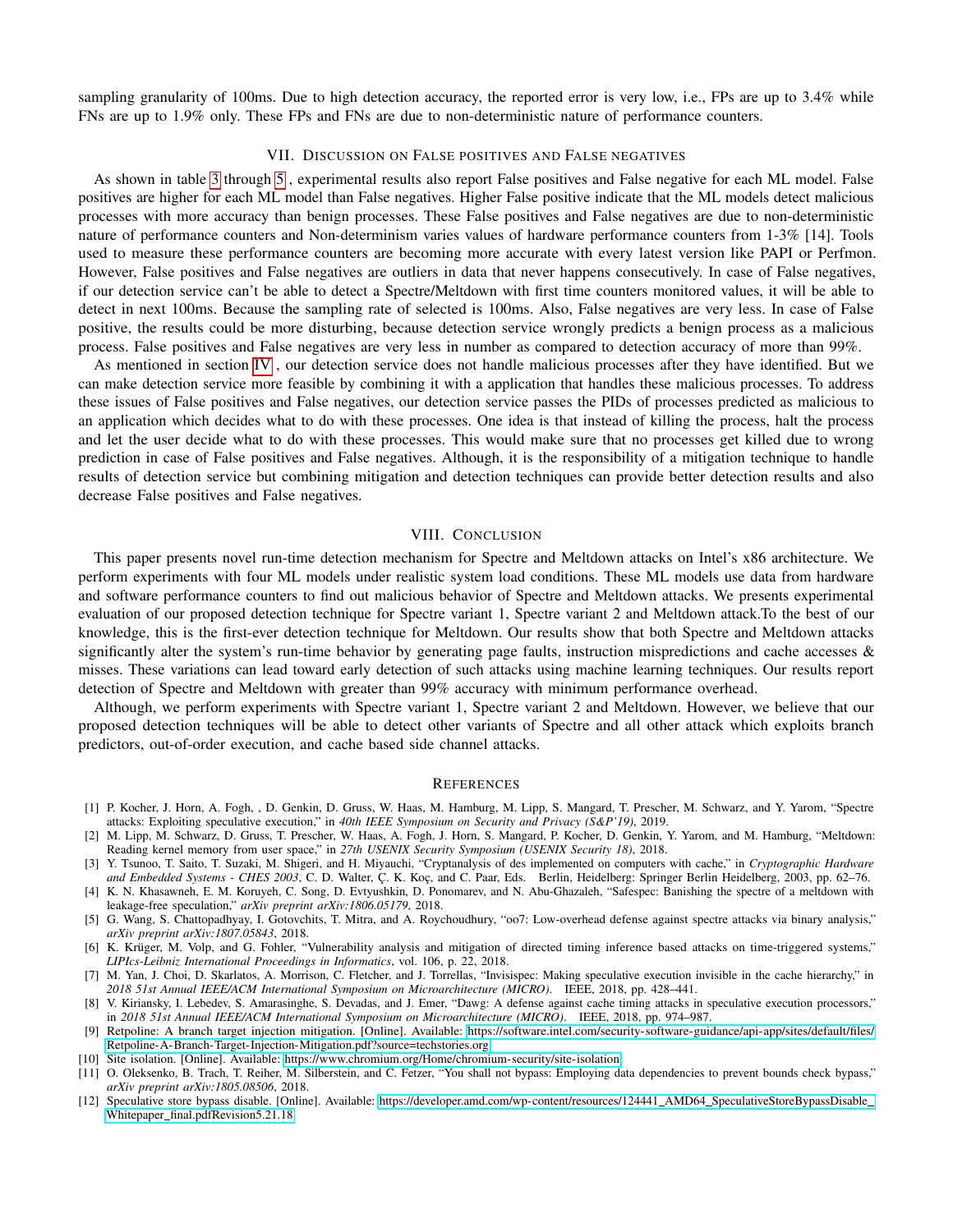- <span id="page-14-0"></span>[13] Bright. Meltdown and spectre: Here's what intel, apple, microsoft are doing about it. [Online]. Available: [https://arstechnica.com/gadgets/2018/01/meltdown](https://arstechnica.com/gadgets/2018/01/meltdown-and-spectre-heres-what-intel-apple-microsoft-others-are-doing-about-it/)[and-spectre-heres-what-intel-apple-microsoft-others-are-doing-about-it/](https://arstechnica.com/gadgets/2018/01/meltdown-and-spectre-heres-what-intel-apple-microsoft-others-are-doing-about-it/)
- <span id="page-14-1"></span>[14] Hachman. Microsoft tests show spectre patches drag down performance on older pcs. [Online]. Available: [https://www.pcworld.com/article/3245742/](https://www.pcworld.com/article/3245742/microsoft-tests-show-spectre-patches-drag-down-performance-on-older-pcs.html) [microsoft-tests-show-spectre-patches-drag-down-performance-on-older-pcs.html](https://www.pcworld.com/article/3245742/microsoft-tests-show-spectre-patches-drag-down-performance-on-older-pcs.html)
- <span id="page-14-2"></span>[15] D. Gruss, M. Lipp, M. Schwarz, R. Fellner, C. Maurice, and S. Mangard, "Kaslr is dead: long live kaslr," in *International Symposium on Engineering Secure Software and Systems*. Springer, 2017, pp. 161–176.
- <span id="page-14-3"></span>[16] M. Löw, "Overview of meltdown and spectre patches and their impacts," *Advanced Microkernel Operating Systems*, p. 53, 2018.
- <span id="page-14-4"></span>[17] D. Evtyushkin, D. Ponomarev, and N. Abu-Ghazaleh, "Jump over aslr: Attacking branch predictors to bypass aslr," in *The 49th Annual IEEE/ACM International Symposium on Microarchitecture*. IEEE Press, 2016, p. 40.
- <span id="page-14-5"></span>[18] J. Depoix and P. Altmeyer, "Detecting spectre attacks by identifying cache side-channel attacks using machine learning," *Advanced Microkernel Operating Systems*, p. 75, 2018.
- <span id="page-14-6"></span>[19] M. Chiappetta, E. Savas, and C. Yilmaz, "Real time detection of cache-based side-channel attacks using hardware performance counters," *Applied Soft Computing*, vol. 49, pp. 1162–1174, 2016.
- <span id="page-14-7"></span>[20] W.-M. Hu, "Reducing timing channels with fuzzy time," *Journal of computer security*, vol. 1, no. 3-4, pp. 233–254, 1992.
- <span id="page-14-8"></span>[21] Y. Tsunoo, "Crypt-analysis of block ciphers implemented on computers with cache," *Proc. ISITA2002, Oct.*, 2002.
- <span id="page-14-9"></span>[22] F. Liu, Y. Yarom, Q. Ge, G. Heiser, and R. B. Lee, "Last-level cache side-channel attacks are practical," in *2015 IEEE Symposium on Security and Privacy*. IEEE, 2015, pp. 605–622.
- <span id="page-14-10"></span>[23] D. A. Osvik, A. Shamir, and E. Tromer, "Cache attacks and countermeasures: The case of aes," in *Topics in Cryptology – CT-RSA 2006*, D. Pointcheval, Ed. Berlin, Heidelberg: Springer Berlin Heidelberg, 2006, pp. 1–20.
- <span id="page-14-11"></span>[24] Y. Yarom and K. Falkner, "Flush+reload: A high resolution, low noise, l3 cache side-channel attack," in *23rd USENIX Security Symposium (USENIX Security 14)*. San Diego, CA: USENIX Association, 2014, pp. 719–732. [Online]. Available: [https://www.usenix.org/conference/usenixsecurity14/technical](https://www.usenix.org/conference/usenixsecurity14/technical-sessions/presentation/yarom)[sessions/presentation/yarom](https://www.usenix.org/conference/usenixsecurity14/technical-sessions/presentation/yarom)
- <span id="page-14-12"></span>[25] D. Gruss, C. Maurice, K. Wagner, and S. Mangard, "Flush+flush: A fast and stealthy cache attack," in *Proceedings of the 13th International Conference on Detection of Intrusions and Malware, and Vulnerability Assessment - Volume 9721*, ser. DIMVA 2016. Berlin, Heidelberg: Springer-Verlag, 2016, pp. 279–299. [Online]. Available: [https://doi.org/10.1007/978-3-319-40667-1](https://doi.org/10.1007/978-3-319-40667-1_14) 14
- <span id="page-14-13"></span>[26] Intel 64 and ia-32 architectures optimization reference manual. [Online]. Available: [https://software.intel.com/sites/default/files/managed/9e/bc/64-ia-32](https://software.intel.com/sites/default/files/managed/9e/bc/64-ia-32-architectures-optimization-manual.pdf) [architectures-optimization-manual.pdf](https://software.intel.com/sites/default/files/managed/9e/bc/64-ia-32-architectures-optimization-manual.pdf)
- <span id="page-14-14"></span>[27] N. Abu-Ghazaleh, D. Ponomarev, and D. Evtyushkin, "How the spectre and meltdown hacks really worked," *IEEE Spectrum*, vol. 56, no. 03, pp. 42–49, 2019.
- <span id="page-14-15"></span>[28] Perf performance monitoring tool. [Online]. Available: [https://perf.wiki.kernel.org/index.php/Main](https://perf.wiki.kernel.org/index.php/Main_Page) Page
- <span id="page-14-16"></span>[29] D. Evtyushkin, R. Riley, N. C. Abu-Ghazaleh, D. Ponomarev *et al.*, "Branchscope: A new side-channel attack on directional branch predictor," in *ACM SIGPLAN Notices*, vol. 53, no. 2. ACM, 2018, pp. 693–707.
- <span id="page-14-17"></span>[30] M. Schwarz, M. Schwarzl, M. Lipp, and D. Gruss, "Netspectre: Read arbitrary memory over network," *arXiv preprint arXiv:1807.10535*, 2018.
- <span id="page-14-18"></span>[31] V. Kiriansky and C. Waldspurger, "Speculative buffer overflows: Attacks and defenses," *arXiv preprint arXiv:1807.03757*, 2018.
- <span id="page-14-19"></span>[32] G. Maisuradze and C. Rossow, "ret2spec: Speculative execution using return stack buffers," in *Proceedings of the 2018 ACM SIGSAC Conference on Computer and Communications Security*. ACM, 2018, pp. 2109–2122.
- <span id="page-14-20"></span>[33] J. Wampler, I. Martiny, and E. Wustrow, "Exspectre: Hiding malware in speculative execution."
- <span id="page-14-21"></span>[34] X. Wang and R. Karri, "Reusing hardware performance counters to detect and identify kernel control-flow modifying rootkits," *IEEE Transactions on Computer-Aided Design of Integrated Circuits and Systems*, vol. 35, no. 3, pp. 485–498, 2016.
- <span id="page-14-22"></span>[35] E. W. L. Leng, M. Zwolinski, and B. Halak, "Hardware performance counters for system reliability monitoring," in *2017 IEEE 2nd International Verification and Security Workshop (IVSW)*. IEEE, 2017, pp. 76–81.
- <span id="page-14-23"></span>[36] S. Rasoolzadeh, M. Saedpanah, and M. R. Hashemi, "Estimating application workload using hardware performance counters in real-time video encoding," in *7'th International Symposium on Telecommunications (IST'2014)*. IEEE, 2014, pp. 307–311.
- <span id="page-14-24"></span>[37] A. C. De Melo, "The new linux'perf'tools," in *Slides from Linux Kongress*, vol. 18, 2010.
- <span id="page-14-25"></span>[38] S. Sturges, "Using perfmon and performance profiling to tune snort preprocessors and rules," 2009.
- <span id="page-14-26"></span>[39] Quickhpc. [Online]. Available:<https://github.com/chpmrc/quickhpc>
- <span id="page-14-27"></span>[40] M. Mushtaq, A. Akram, M. K. Bhatti, M. Chaudhry, V. Lapotre, and G. Gogniat, "Nights-watch: A cache-based side-channel intrusion detector using hardware performance counters," in *Proceedings of the 7th International Workshop on Hardware and Architectural Support for Security and Privacy*, ser. HASP '18. New York, NY, USA: ACM, 2018, pp. 1:1–1:8. [Online]. Available:<http://doi.acm.org/10.1145/3214292.3214293>
- <span id="page-14-28"></span>[41] M. Mushtaq, A. Akram, M. K. Bhatti, N. B. R. Rao, V. Lapotre, and G. Gogniat, "Run-time Detection of Prime+Probe Side-Channel Attack on AES Encryption Algorithm," in *Global Information Infrastructure and Networking Symposium (GIIS)*, Thessaloniki, Greece, Oct. 2018. [Online]. Available: <https://hal.archives-ouvertes.fr/hal-01879950>
- <span id="page-14-29"></span>[42] M.-M. Bazm, T. Sautereau, M. Lacoste, M. Sudholt, and J.-M. Menaud, "Cache-based side-channel attacks detection through intel cache monitoring technology and hardware performance counters," in *2018 Third International Conference on Fog and Mobile Edge Computing (FMEC)*. IEEE, 2018, pp. 7–12.
- <span id="page-14-30"></span>[43] M. Alam, S. Bhattacharya, D. Mukhopadhyay, and A. Chattopadhyay, "Rapper: Ransomware prevention via performance counters," *arXiv preprint arXiv:1802.03909*, 2018.
- <span id="page-14-31"></span>[44] T. Zhang, Y. Zhang, and R. B. Lee, "Cloudradar: A real-time side-channel attack detection system in clouds," in *International Symposium on Research in Attacks, Intrusions, and Defenses*. Springer, 2016, pp. 118–140.
- <span id="page-14-32"></span>[45] M. S. Inci, B. Gulmezoglu, T. Eisenbarth, and B. Sunar, "Co-location detection on the cloud," in *International Workshop on Constructive Side-Channel Analysis and Secure Design*. Springer, 2016, pp. 19–34.
- <span id="page-14-33"></span>[46] F. Yao, H. Fang, M. Doroslovacki, and G. Venkataramani, "Towards a better indicator for cache timing channels," *arXiv preprint arXiv:1902.04711*, 2019.
- <span id="page-14-34"></span>[47] M. Mushtaq, A. Akram, M. K. Bhatti, M. Chaudhry, M. Yousaf, U. Farooq, V. Lapotre, and G. Gogniat, "Machine Learning For Security: The Case of Side-Channel Attack Detection at Run-time," in *ICECS-2018*, Bordeaux, France, Dec. 2018. [Online]. Available: <https://hal.archives-ouvertes.fr/hal-01876792>
- <span id="page-14-35"></span>[48] I. Vougioukas, A. Sandberg, N. Nikoleris, S. Diestelhorst, B. Al-Hashimi, and G. Merrett, "Brb: mitigating branch predictor side-channels," 2019.
- <span id="page-14-36"></span>[49] M. Payer, "Hexpads: A platform to detect "stealth" attacks," in *Proceedings of the 8th International Symposium on Engineering Secure Software and Systems - Volume 9639*, ser. ESSoS 2016. Berlin, Heidelberg: Springer-Verlag, 2016, pp. 138–154. [Online]. Available: [https://doi.org/10.1007/978-3-319-30806-7](https://doi.org/10.1007/978-3-319-30806-7_9)\_9
- <span id="page-14-37"></span>[50] M. Mushtaq, A. Akram, M. K. Bhatti, V. Lapotre, and G. Gogniat, "Cache-Based Side-Channel Intrusion Detection using Hardware Performance Counters," in *CryptArchi 2018 - 16th International Workshops on Cryptographic architectures embedded in logic devices*, Lorient, France, Jun. 2018. [Online]. Available:<https://hal.archives-ouvertes.fr/cel-01824512>